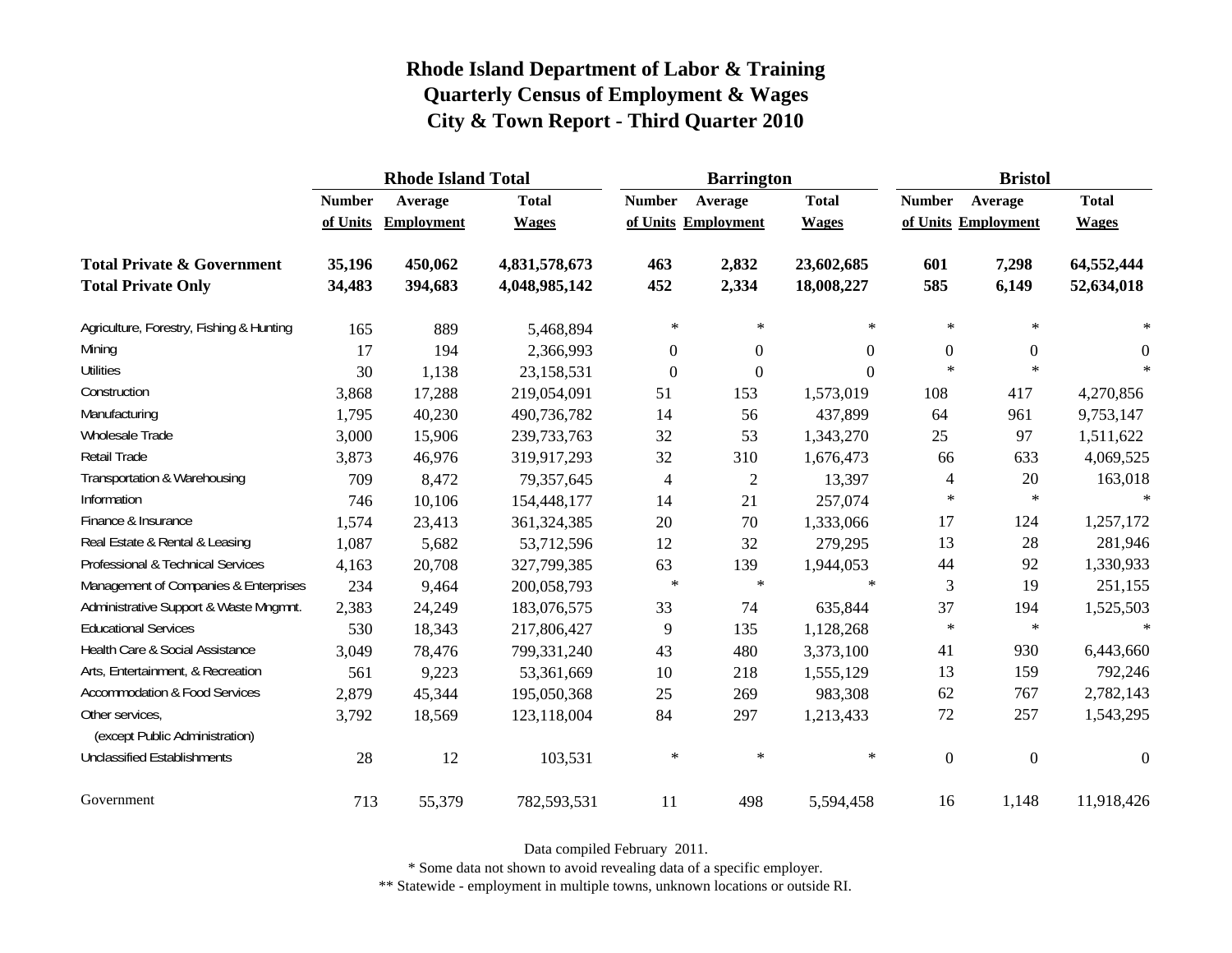|                                          | <b>Burrillville</b> |                     |              |                | <b>Central Falls</b> |                  | <b>Charlestown</b> |                     |                |
|------------------------------------------|---------------------|---------------------|--------------|----------------|----------------------|------------------|--------------------|---------------------|----------------|
|                                          | <b>Number</b>       | Average             | <b>Total</b> | <b>Number</b>  | Average              | <b>Total</b>     | <b>Number</b>      | Average             | <b>Total</b>   |
|                                          |                     | of Units Employment | <b>Wages</b> |                | of Units Employment  | <b>Wages</b>     |                    | of Units Employment | <b>Wages</b>   |
| <b>Total Private &amp; Government</b>    | 291                 | 2,775               | 23,363,020   | 248            | 2,772                | 26,154,516       | 245                | 1,609               | 13,609,353     |
| <b>Total Private Only</b>                | 275                 | 2,278               | 18,170,323   | 238            | 2,077                | 16,357,315       | 231                | 1,402               | 11,340,152     |
| Agriculture, Forestry, Fishing & Hunting | ∗                   | ∗                   | $\ast$       | $\mathbf{0}$   | $\mathbf{0}$         | $\overline{0}$   | $\ast$             | $\ast$              |                |
| Mining                                   | $\boldsymbol{0}$    | $\boldsymbol{0}$    | $\Omega$     | $\theta$       | $\Omega$             | $\Omega$         | $\ast$             | $\ast$              |                |
| <b>Utilities</b>                         | $\ast$              | $\ast$              | $\ast$       | $\Omega$       | $\Omega$             | $\theta$         | $\boldsymbol{0}$   | $\boldsymbol{0}$    | $\overline{0}$ |
| Construction                             | 64                  | 235                 | 3,269,025    | 20             | 116                  | 1,126,830        | 53                 | 133                 | 1,321,375      |
| Manufacturing                            | 10                  | 425                 | 4,650,544    | 31             | 598                  | 5,817,208        | $\ast$             | $\ast$              |                |
| Wholesale Trade                          | 21                  | 51                  | 662,943      | $\overline{4}$ | 37                   | 344,837          | 8                  | 17                  | 350,330        |
| Retail Trade                             | 18                  | 151                 | 803,655      | 41             | 218                  | 1,292,745        | 22                 | 176                 | 1,115,124      |
| Transportation & Warehousing             | 6                   | 12                  | 165,482      | 5              | 20                   | 89,635           | $10\,$             | 11                  | 67,414         |
| Information                              |                     | 37                  | 268,668      | $\theta$       | $\mathbf{0}$         | $\boldsymbol{0}$ | 5                  | 20                  | 108,772        |
| Finance & Insurance                      | 4                   | 12                  | 112,711      | 12             | 87                   | 716,740          | $\tau$             | 35                  | 440,912        |
| Real Estate & Rental & Leasing           | 5                   | $\overline{7}$      | 55,376       | 8              | 39                   | 277,273          | 8                  | 21                  | 223,837        |
| Professional & Technical Services        | 20                  | 53                  | 626,285      | 11             | 26                   | 269,840          | 19                 | 40                  | 570,529        |
| Management of Companies & Enterprises    | $\ast$              | $\ast$              | $\ast$       | $\Omega$       | $\boldsymbol{0}$     | $\theta$         | $\ast$             | $\ast$              | $\ast$         |
| Administrative Support & Waste Mngmnt.   | 21                  | 87                  | 584,087      | 15             | 314                  | 2,669,671        | 22                 | 101                 | 747,633        |
| <b>Educational Services</b>              | $\overline{4}$      | 33                  | 103,749      | $\ast$         | $\ast$               | $\ast$           | $\ast$             | $\ast$              |                |
| Health Care & Social Assistance          | 18                  | 482                 | 3,437,458    | 20             | 258                  | 1,637,058        | 17                 | 153                 | 1,323,623      |
| Arts, Entertainment, & Recreation        | 5                   | 77                  | 258,431      | $\mathbf{0}$   | $\boldsymbol{0}$     | $\boldsymbol{0}$ | $\overline{4}$     | 25                  | 265,552        |
| <b>Accommodation &amp; Food Services</b> | 28                  | 466                 | 1,596,556    | 32             | 164                  | 562,764          | 23                 | 277                 | 985,900        |
| Other services,                          | 39                  | 83                  | 561,384      | 37             | 109                  | 652,013          | 24                 | 45                  | 259,074        |
| (except Public Administration)           |                     |                     |              |                |                      |                  |                    |                     |                |
| <b>Unclassified Establishments</b>       |                     |                     |              | $\ast$         | $\ast$               | $\ast$           | $\boldsymbol{0}$   | $\mathbf{0}$        | $\theta$       |
| Government                               | 16                  | 497                 | 5,192,697    | 10             | 695                  | 9,797,201        | 14                 | 208                 | 2,269,201      |

Data compiled February 2011.

\* Some data not shown to avoid revealing data of a specific employer.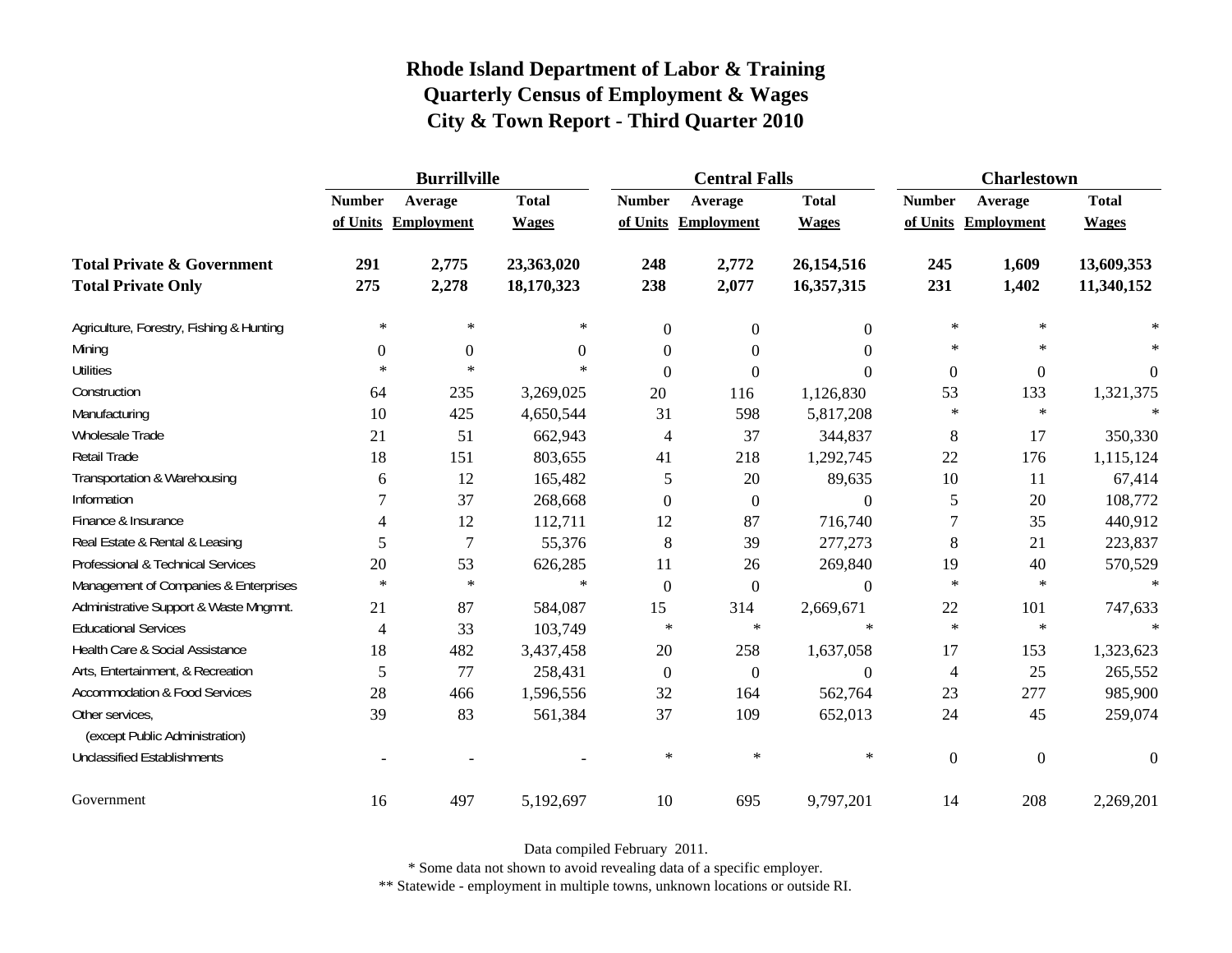|                                                   | Coventry       |                     |                  |                | <b>Cranston</b>     |              | <b>Cumberland</b> |                     |              |
|---------------------------------------------------|----------------|---------------------|------------------|----------------|---------------------|--------------|-------------------|---------------------|--------------|
|                                                   | <b>Number</b>  | Average             | <b>Total</b>     | <b>Number</b>  | Average             | <b>Total</b> | <b>Number</b>     | Average             | <b>Total</b> |
|                                                   |                | of Units Employment | <b>Wages</b>     |                | of Units Employment | <b>Wages</b> |                   | of Units Employment | <b>Wages</b> |
| <b>Total Private &amp; Government</b>             | 715            | 7,588               | 62,750,419       | 2,436          | 32,206              | 337,642,147  | 837               | 8,689               | 82,002,629   |
| <b>Total Private Only</b>                         | 697            | 6,352               | 50,346,526       | 2,412          | 26,458              | 247,926,586  | 820               | 7,809               | 72,618,720   |
| Agriculture, Forestry, Fishing & Hunting          | $\ast$         | $\ast$              | ∗                | 6              | 14                  | 91,779       | $\ast$            | $\ast$              |              |
| Mining                                            | $\ast$         | $\ast$              | $\ast$           | $\star$        | $\ast$              | $\ast$       | $\ast$            | $\star$             |              |
| <b>Utilities</b>                                  | $\overline{0}$ | $\boldsymbol{0}$    | $\boldsymbol{0}$ | $\overline{0}$ | $\boldsymbol{0}$    | $\Omega$     | $\ast$            | $\star$             | $\ast$       |
| Construction                                      | 136            | 472                 | 4,304,271        | 252            | 1,205               | 15,395,645   | 123               | 706                 | 9,814,028    |
| Manufacturing                                     | 44             | 631                 | 9,238,195        | 168            | 3,752               | 46, 147, 513 | 41                | 1,508               | 15,149,485   |
| Wholesale Trade                                   | 39             | 242                 | 3,348,549        | 184            | 1,477               | 18,207,270   | 73                | 734                 | 10,341,917   |
| <b>Retail Trade</b>                               | 92             | 1,700               | 11,637,276       | 298            | 4,057               | 27,505,079   | 78                | 979                 | 6,911,450    |
| Transportation & Warehousing                      | 11             | 195                 | 1,742,787        | 58             | 596                 | 6,915,673    | 20                | 492                 | 4,025,866    |
| Information                                       | 9              | 32                  | 328,127          | 42             | 1,957               | 28,411,621   | 18                | 134                 | 1,015,136    |
| Finance & Insurance                               | 23             | 133                 | 1,465,424        | 124            | 724                 | 8,683,550    | 38                | 142                 | 1,751,023    |
| Real Estate & Rental & Leasing                    | 19             | 42                  | 370,011          | 79             | 360                 | 4,706,192    | 31                | 108                 | 1,036,305    |
| Professional & Technical Services                 | 56             | 174                 | 2,002,163        | 255            | 1,583               | 21,603,746   | 80                | 289                 | 3,916,499    |
| Management of Companies & Enterprises             | $\overline{4}$ | 53                  | 754,008          | 12             | 240                 | 3,943,668    | $\sqrt{5}$        | 21                  | 366,279      |
| Administrative Support & Waste Mngmnt.            | 59             | 323                 | 2,287,596        | 169            | 1,813               | 13,145,383   | 51                | 186                 | 1,481,582    |
| <b>Educational Services</b>                       | 10             | 87                  | 522,336          | 33             | 283                 | 1,827,359    | 13                | 127                 | 930,503      |
| Health Care & Social Assistance                   | 39             | 941                 | 7,240,903        | 256            | 3,875               | 29,065,339   | 74                | 1,028               | 8,179,578    |
| Arts, Entertainment, & Recreation                 | 7              | 50                  | 130,163          | $27\,$         | 332                 | 1,617,084    | 7                 | 72                  | 257,698      |
| <b>Accommodation &amp; Food Services</b>          | 60             | 967                 | 3,331,456        | 178            | 2,644               | 10,009,002   | 57                | 635                 | 2,071,120    |
| Other services,<br>(except Public Administration) | 86             | 292                 | 1,558,136        | 269            | 1,517               | 10,151,903   | 107               | 549                 | 3,700,254    |
| <b>Unclassified Establishments</b>                |                |                     |                  | $\ast$         | $\ast$              | $\ast$       | $\boldsymbol{0}$  | $\overline{0}$      | $\theta$     |
| Government                                        | 18             | 1,237               | 12,403,893       | 24             | 5,748               | 89,715,561   | 17                | 882                 | 9,383,909    |

Data compiled February 2011.

\* Some data not shown to avoid revealing data of a specific employer.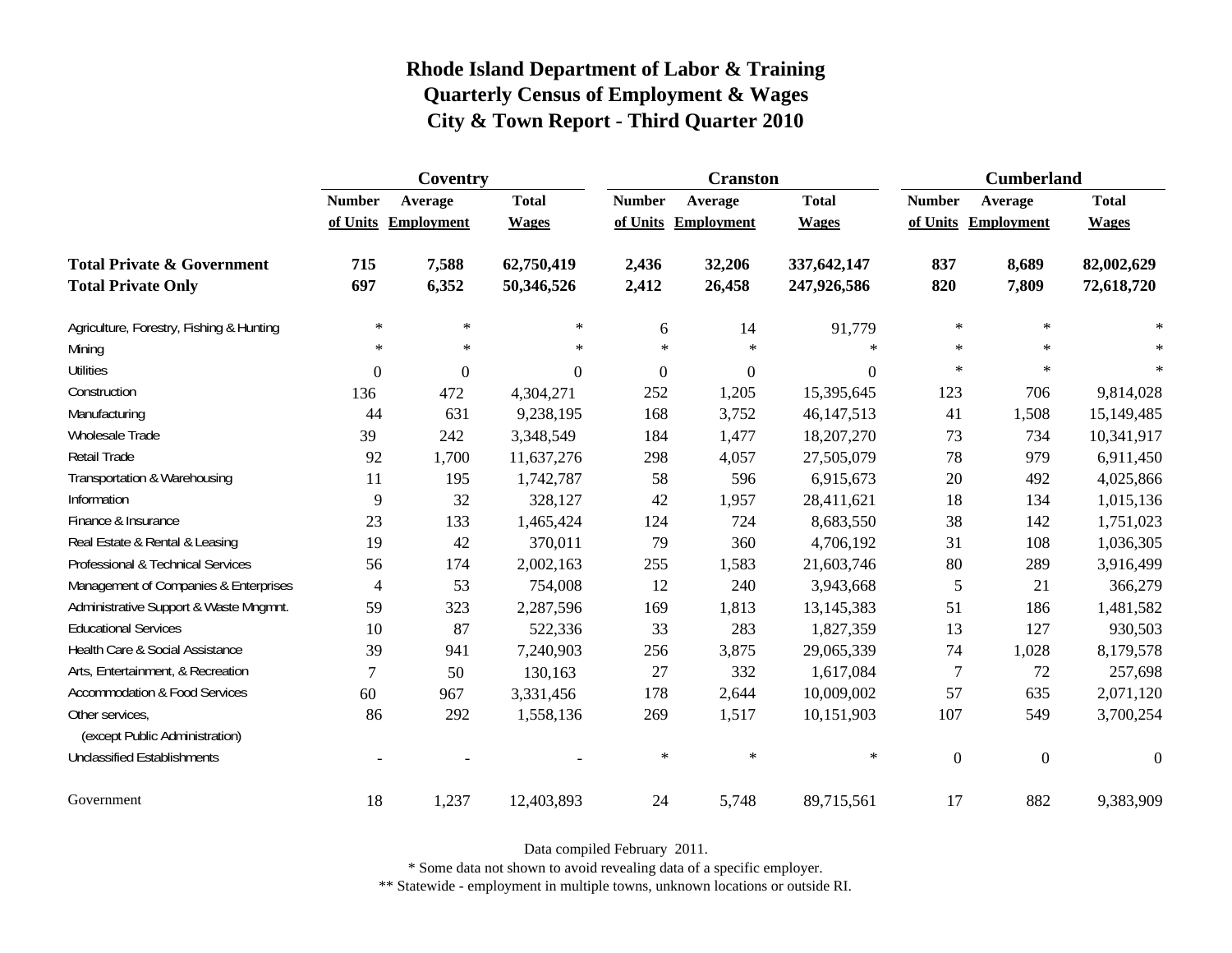|                                                   | <b>East Greenwich</b> |                     |                  |                  | <b>East Providence</b> |                | <b>Exeter</b>    |                     |              |
|---------------------------------------------------|-----------------------|---------------------|------------------|------------------|------------------------|----------------|------------------|---------------------|--------------|
|                                                   | <b>Number</b>         | Average             | <b>Total</b>     | <b>Number</b>    | Average                | <b>Total</b>   | <b>Number</b>    | Average             | <b>Total</b> |
|                                                   |                       | of Units Employment | <b>Wages</b>     |                  | of Units Employment    | <b>Wages</b>   |                  | of Units Employment | <b>Wages</b> |
| <b>Total Private &amp; Government</b>             | 728                   | 6,768               | 69,934,616       | 1,453            | 20,755                 | 206,891,756    | 178              | 1,387               | 14,201,595   |
| <b>Total Private Only</b>                         | 714                   | 6,173               | 61,032,037       | 1,430            | 19,550                 | 191,381,744    | 173              | 1,310               | 13,427,820   |
| Agriculture, Forestry, Fishing & Hunting          | 3                     | 21                  | 115,356          | $\boldsymbol{0}$ | $\boldsymbol{0}$       | $\overline{0}$ | 5                | 106                 | 523,973      |
| Mining                                            | $\Omega$              | $\mathbf{0}$        | $\Omega$         | $\Omega$         | $\theta$               | $\Omega$       | $\boldsymbol{0}$ | $\overline{0}$      | $\Omega$     |
| <b>Utilities</b>                                  | $\boldsymbol{0}$      | $\theta$            | $\boldsymbol{0}$ | $\overline{0}$   | $\boldsymbol{0}$       | $\Omega$       | $\mathbf{0}$     | $\overline{0}$      | $\theta$     |
| Construction                                      | 43                    | 203                 | 2,574,188        | 192              | 958                    | 12,736,081     | 29               | 73                  | 734,542      |
| Manufacturing                                     | 27                    | 483                 | 5,457,424        | 92               | 1,999                  | 22,022,377     | 7                | 40                  | 431,442      |
| Wholesale Trade                                   | 65                    | 279                 | 6,726,479        | 112              | 1,329                  | 17,888,690     | 9                | 69                  | 641,411      |
| Retail Trade                                      | 64                    | 721                 | 5,847,524        | 135              | 1,756                  | 12,608,638     | 14               | 62                  | 495,189      |
| Transportation & Warehousing                      | $\overline{7}$        | 79                  | 808,314          | 35               | 219                    | 1,901,374      | 6                | 48                  | 231,398      |
| Information                                       | 16                    | 21                  | 370,542          | 21               | 301                    | 4,695,252      | 3                | 8                   | 76,956       |
| Finance & Insurance                               | 44                    | 276                 | 4,174,462        | 94               | 3,104                  | 32,915,030     | 4                | 7                   | 52,844       |
| Real Estate & Rental & Leasing                    | 33                    | 110                 | 1,241,859        | 42               | 192                    | 1,903,334      | $\overline{4}$   | $\overline{4}$      | 39,625       |
| Professional & Technical Services                 | 116                   | 542                 | 8,294,612        | 172              | 1,188                  | 15,666,157     | 17               | 252                 | 5,821,714    |
| Management of Companies & Enterprises             | $\overline{7}$        | 115                 | 2,104,590        | 5                | 110                    | 2,678,290      | 3                | $\overline{2}$      | 59,008       |
| Administrative Support & Waste Mngmnt.            | 43                    | 263                 | 2,466,073        | 97               | 1,199                  | 8,790,347      | 22               | 140                 | 1,489,675    |
| <b>Educational Services</b>                       | 13                    | 192                 | 1,573,279        | 17               | 345                    | 3,802,978      | $\overline{4}$   | 18                  | 192,477      |
| Health Care & Social Assistance                   | 92                    | 1,268               | 12,019,728       | 137              | 3,972                  | 40,119,363     | 12               | 196                 | 1,551,311    |
| Arts, Entertainment, & Recreation                 | 12                    | 179                 | 915,213          | 28               | 623                    | 2,941,644      | $\overline{4}$   | 49                  | 246,750      |
| <b>Accommodation &amp; Food Services</b>          | 53                    | 1,137               | 4,835,889        | 108              | 1,481                  | 5,231,179      | 16               | 195                 | 616,043      |
| Other services,<br>(except Public Administration) | 76                    | 284                 | 1,506,505        | 143              | 774                    | 5,481,010      | 14               | 41                  | 223,462      |
| <b>Unclassified Establishments</b>                |                       |                     |                  | $\mathbf{0}$     | $\boldsymbol{0}$       | $\overline{0}$ | $\boldsymbol{0}$ | $\boldsymbol{0}$    | $\theta$     |
| Government                                        | 14                    | 595                 | 8,902,579        | 23               | 1,204                  | 15,510,012     | 5                | 78                  | 773,775      |

Data compiled February 2011.

\* Some data not shown to avoid revealing data of a specific employer.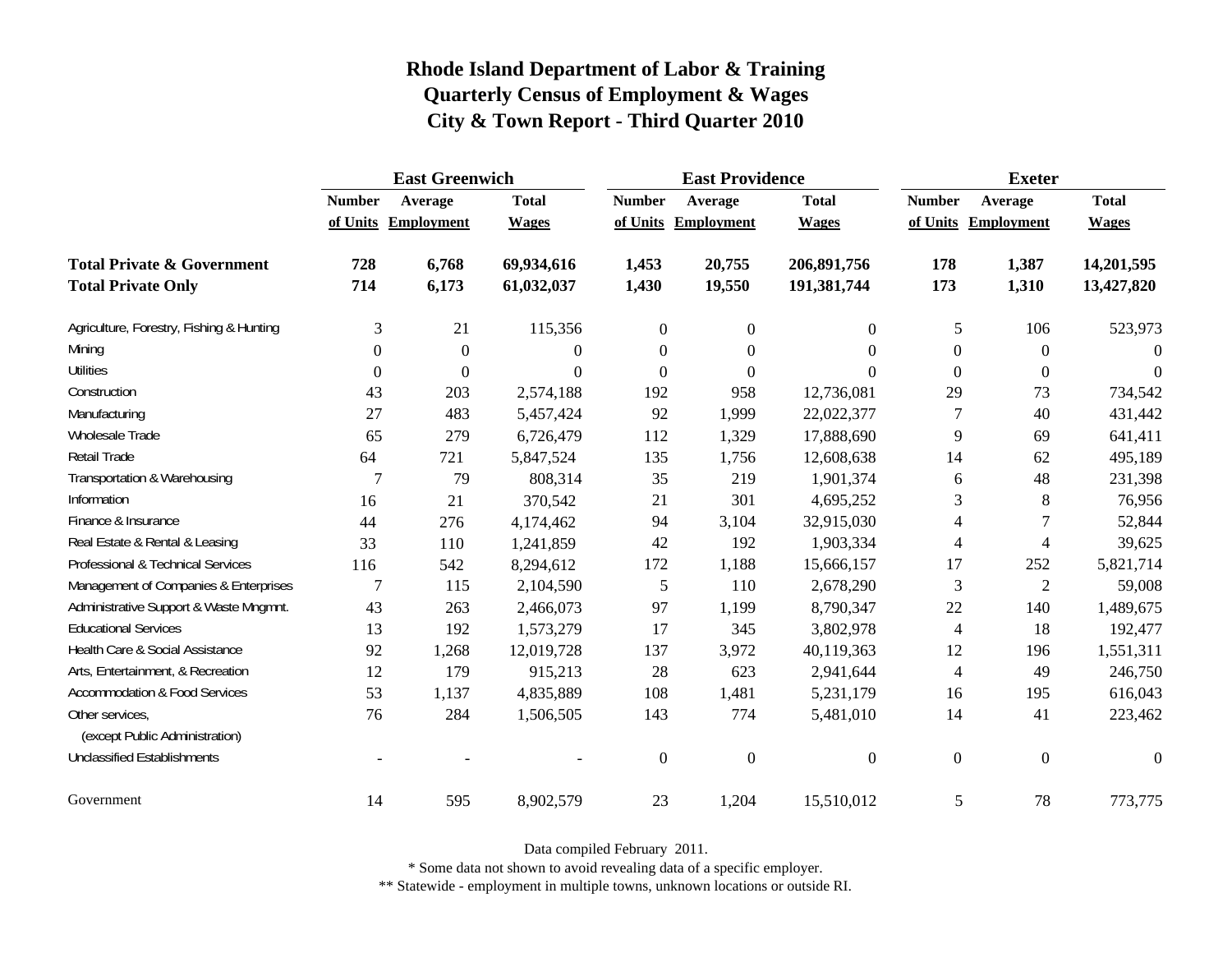|                                                   |                          | Foster              |                |                | Glocester           |                | Hopkinton        |                     |              |
|---------------------------------------------------|--------------------------|---------------------|----------------|----------------|---------------------|----------------|------------------|---------------------|--------------|
|                                                   | <b>Number</b>            | Average             | <b>Total</b>   | <b>Number</b>  | Average             | <b>Total</b>   | <b>Number</b>    | Average             | <b>Total</b> |
|                                                   |                          | of Units Employment | <b>Wages</b>   |                | of Units Employment | <b>Wages</b>   |                  | of Units Employment | <b>Wages</b> |
| <b>Total Private &amp; Government</b>             | 95                       | 401                 | 2,882,093      | 211            | 1,569               | 12,504,451     | 196              | 1,231               | 11,605,694   |
| <b>Total Private Only</b>                         | 89                       | 319                 | 2,085,441      | 194            | 1,160               | 8,564,539      | 185              | 1,107               | 10,385,465   |
| Agriculture, Forestry, Fishing & Hunting          | $\overline{\mathcal{A}}$ | 22                  | 149,061        | $\ast$         | $\ast$              | $\ast$         | $\boldsymbol{7}$ | 22                  | 206,409      |
| Mining                                            | $\Omega$                 | $\boldsymbol{0}$    | $\overline{0}$ |                |                     |                | $\ast$           | $\star$             |              |
| <b>Utilities</b>                                  | $\boldsymbol{0}$         | $\boldsymbol{0}$    | $\Omega$       | $\mathbf{0}$   | $\mathbf{0}$        | $\Omega$       | $\boldsymbol{0}$ | $\boldsymbol{0}$    | $\theta$     |
| Construction                                      | 20                       | 37                  | 358,317        | 56             | 117                 | 1,125,044      | 53               | 136                 | 1,296,904    |
| Manufacturing                                     | 5                        | 6                   | 20,183         | $\ast$         | $\ast$              | $\ast$         | 22               | 351                 | 4,290,062    |
| Wholesale Trade                                   | 4                        | 6                   | 26,817         | 6              | 4                   | 55,465         | 6                | 23                  | 355,067      |
| Retail Trade                                      | 5                        | 17                  | 70,606         | 20             | 184                 | 888,373        | 17               | 96                  | 551,954      |
| Transportation & Warehousing                      | $\ast$                   | $\ast$              | $\ast$         | 6              | 49                  | 401,234        | 3                | 23                  | 229,447      |
| Information                                       | $\ast$                   | $\ast$              | $\ast$         | 4              | 18                  | 100,828        | 4                | 14                  | 49,379       |
| Finance & Insurance                               | $\ast$                   | $\ast$              | $\ast$         | 7              | $22\,$              | 240,679        | $\ast$           | $\ast$              | $\star$      |
| Real Estate & Rental & Leasing                    | ∗                        | $\ast$              | $\ast$         | 4              | 5                   | 18,007         | 3                | 3                   | 2,665        |
| Professional & Technical Services                 | 8                        | 15                  | 199,229        | 14             | 70                  | 1,113,618      | 11               | 55                  | 1,131,760    |
| Management of Companies & Enterprises             | $\ast$                   | $\ast$              | $\ast$         | $\star$        | $\ast$              | $\ast$         | $\ast$           | $\ast$              | $\ast$       |
| Administrative Support & Waste Mngmnt.            | 14                       | 10                  | 55,187         | 11             | 31                  | 227,657        | 17               | 36                  | 242,449      |
| <b>Educational Services</b>                       | $\ast$                   | $\ast$              | $\ast$         | $\ast$         | $\ast$              | $\ast$         | $\ast$           | $\ast$              |              |
| Health Care & Social Assistance                   | 6                        | 46                  | 275,262        | 15             | 391                 | 3,012,293      | 14               | 170                 | 1,157,995    |
| Arts, Entertainment, & Recreation                 | $\ast$                   | $\ast$              | $\ast$         | 3              | 42                  | 314,152        | 6                | 92                  | 357,936      |
| <b>Accommodation &amp; Food Services</b>          |                          | 43                  | 147,137        | 19             | 159                 | 483,973        | 6                | 44                  | 205,842      |
| Other services,<br>(except Public Administration) | 4                        | $\overline{7}$      | 32,402         | 23             | 42                  | 343,140        | 11               | 30                  | 115,591      |
| <b>Unclassified Establishments</b>                |                          |                     |                | $\overline{0}$ | $\mathbf{0}$        | $\overline{0}$ | $\mathbf{0}$     | $\mathbf{0}$        | $\Omega$     |
| Government                                        | 6                        | 82                  | 796,652        | 17             | 411                 | 3,939,912      | 11               | 124                 | 1,220,229    |

Data compiled February 2011.

\* Some data not shown to avoid revealing data of a specific employer.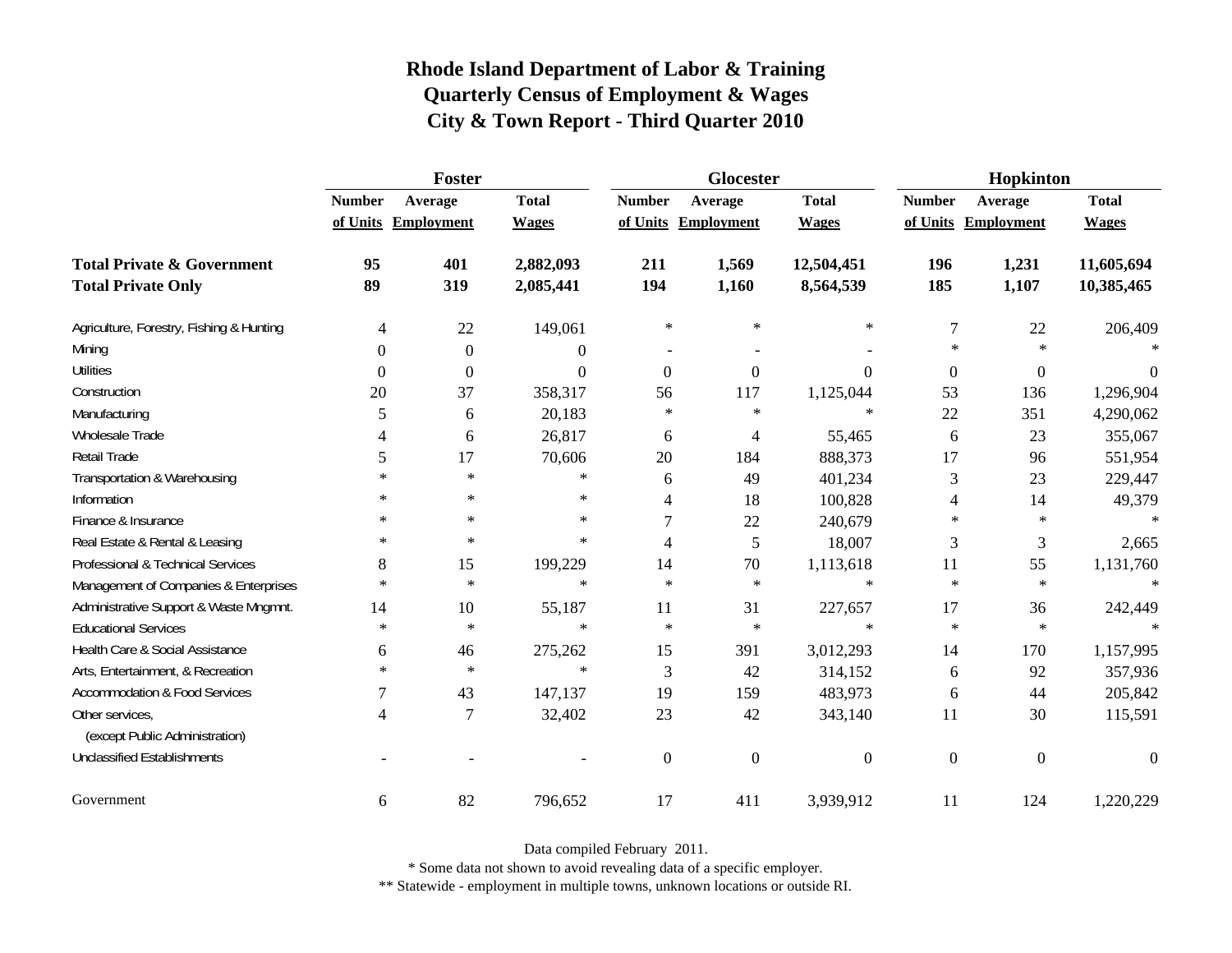|                                                   | <b>Jamestown</b> |                     |                |               | <b>Johnston</b>   |              | Lincoln          |                     |              |
|---------------------------------------------------|------------------|---------------------|----------------|---------------|-------------------|--------------|------------------|---------------------|--------------|
|                                                   | <b>Number</b>    | Average             | <b>Total</b>   | <b>Number</b> | Average           | <b>Total</b> | <b>Number</b>    | Average             | <b>Total</b> |
|                                                   |                  | of Units Employment | <b>Wages</b>   | of Units      | <b>Employment</b> | <b>Wages</b> |                  | of Units Employment | <b>Wages</b> |
| <b>Total Private &amp; Government</b>             | 208              | 1,311               | 12,101,873     | 1,066         | 11,212            | 114,505,466  | 753              | 12,760              | 145,121,802  |
| <b>Total Private Only</b>                         | 194              | 1,010               | 9,085,522      | 1,053         | 10,038            | 99,293,506   | 731              | 11,611              | 128,624,246  |
| Agriculture, Forestry, Fishing & Hunting          | $\ast$           | $\ast$              | $\ast$         | 10            | 36                | 120,268      | $\ast$           | $\ast$              |              |
| Mining                                            | $\Omega$         | $\boldsymbol{0}$    | $\overline{0}$ | $\star$       | $\ast$            | $\ast$       | $\boldsymbol{0}$ | $\Omega$            | $\theta$     |
| <b>Utilities</b>                                  | $\Omega$         | $\Omega$            | $\overline{0}$ | $\ast$        | $\ast$            | $\ast$       | $\ast$           | $\ast$              |              |
| Construction                                      | 24               | 81                  | 939,940        | 182           | 756               | 8,967,254    | 94               | 630                 | 8,528,894    |
| Manufacturing                                     | 4                | 10                  | 61,652         | 87            | 1,071             | 9,313,907    | 40               | 1,844               | 22,683,618   |
| Wholesale Trade                                   | 15               | 40                  | 1,064,637      | 56            | 288               | 3,554,477    | 75               | 685                 | 8,971,703    |
| Retail Trade                                      | 13               | 102                 | 530,443        | 136           | 1,494             | 11,171,503   | 57               | 935                 | 7,033,005    |
| Transportation & Warehousing                      | 3                | 7                   | 190,737        | 40            | 236               | 2,498,900    | 18               | 413                 | 3,954,130    |
| Information                                       | 4                | 13                  | 120,465        | 8             | 52                | 898,766      | 16               | 278                 | 4,086,792    |
| Finance & Insurance                               | 5                | 17                  | 358,623        | 29            | 1,330             | 25,380,981   | 36               | 2,337               | 29,627,689   |
| Real Estate & Rental & Leasing                    | 7                | 24                  | 138,333        | 32            | 275               | 2,522,513    | 21               | 57                  | 506,496      |
| Professional & Technical Services                 | 41               | 91                  | 1,306,553      | 68            | 129               | 1,669,876    | 110              | 651                 | 11,268,549   |
| Management of Companies & Enterprises             | $\ast$           | $\ast$              | $\ast$         | $\ast$        | $\ast$            | $\ast$       | $\overline{7}$   | 285                 | 7,291,323    |
| Administrative Support & Waste Mngmnt.            | 17               | 66                  | 518,044        | 102           | 1,332             | 10,826,831   | 48               | 327                 | 2,410,164    |
| <b>Educational Services</b>                       | $\ast$           | $\ast$              | $\ast$         | 10            | 19                | 131,399      | 10               | 118                 | 1,020,092    |
| Health Care & Social Assistance                   | 11               | 128                 | 1,189,399      | 89            | 1,409             | 13,496,115   | 64               | 885                 | 7,316,816    |
| Arts, Entertainment, & Recreation                 | 8                | 142                 | 744,283        | 8             | 60                | 268,456      | 16               | 1,105               | 7,314,218    |
| <b>Accommodation &amp; Food Services</b>          | 12               | 187                 | 1,051,948      | 80            | 898               | 3,211,738    | 51               | 706                 | 2,664,707    |
| Other services,<br>(except Public Administration) | 24               | 81                  | 695,311        | 112           | 505               | 3,253,934    | 65               | 223                 | 1,197,323    |
| <b>Unclassified Establishments</b>                |                  |                     |                |               |                   |              |                  |                     |              |
| Government                                        | 14               | 300                 | 3,016,351      | 13            | 1,171             | 15,211,960   | 22               | 1,151               | 16,497,556   |

Data compiled February 2011.

\* Some data not shown to avoid revealing data of a specific employer.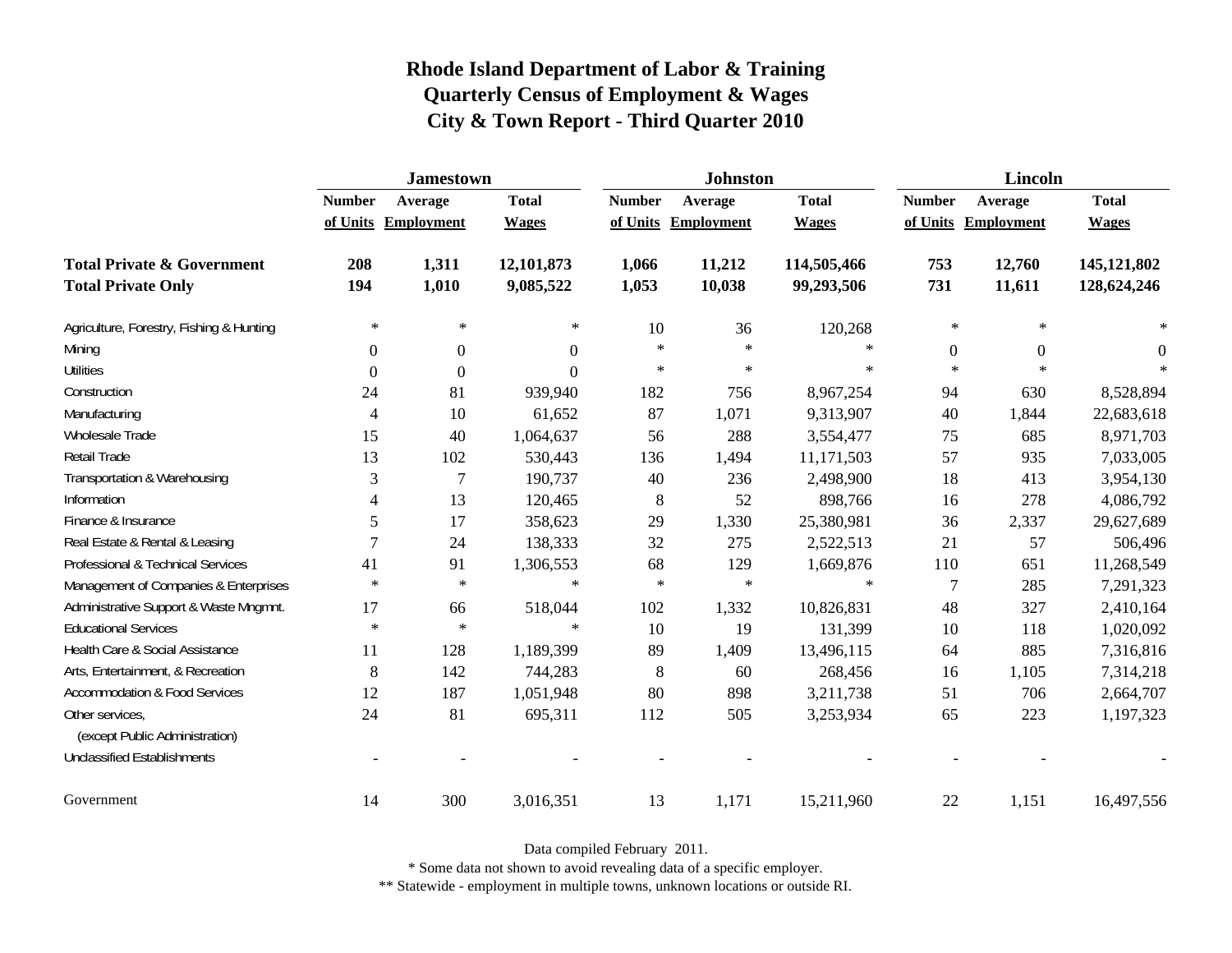|                                                   | <b>Little Compton</b> |                     |                  |               | <b>Middletown</b>   |              | <b>Narragansett</b> |                     |              |
|---------------------------------------------------|-----------------------|---------------------|------------------|---------------|---------------------|--------------|---------------------|---------------------|--------------|
|                                                   | <b>Number</b>         | Average             | <b>Total</b>     | <b>Number</b> | Average             | <b>Total</b> | <b>Number</b>       | Average             | <b>Total</b> |
|                                                   |                       | of Units Employment | <b>Wages</b>     |               | of Units Employment | <b>Wages</b> |                     | of Units Employment | <b>Wages</b> |
| <b>Total Private &amp; Government</b>             | 153                   | 737                 | 5,110,561        | 756           | 11,491              | 112,051,275  | 489                 | 5,209               | 39,111,563   |
| <b>Total Private Only</b>                         | 147                   | 620                 | 4,213,713        | 742           | 10,734              | 105,108,176  | 469                 | 4,197               | 26,804,745   |
| Agriculture, Forestry, Fishing & Hunting          | $\overline{7}$        | 61                  | 254,571          | 5             | 77                  | 574,576      | 6                   | 25                  | 168,910      |
| Mining                                            | $\Omega$              | $\boldsymbol{0}$    | $\overline{0}$   | $\ast$        | $\ast$              | $\ast$       | $\boldsymbol{0}$    | $\boldsymbol{0}$    | $\Omega$     |
| <b>Utilities</b>                                  | $\boldsymbol{0}$      | $\boldsymbol{0}$    | $\overline{0}$   | $\ast$        | $\ast$              | $\ast$       | $\boldsymbol{0}$    | $\overline{0}$      | $\Omega$     |
| Construction                                      | 33                    | 107                 | 1,030,941        | 71            | 352                 | 3,910,390    | 45                  | 103                 | 931,996      |
| Manufacturing                                     | $\ast$                | $\ast$              | $\ast$           | 18            | 306                 | 5,006,209    | 18                  | 94                  | 1,188,701    |
| Wholesale Trade                                   | 7                     | 10                  | 153,275          | 35            | 158                 | 1,993,826    | 25                  | 86                  | 982,549      |
| Retail Trade                                      | 9                     | 37                  | 144,974          | 97            | 1,578               | 11,527,950   | 48                  | 687                 | 4,130,184    |
| Transportation & Warehousing                      | $\ast$                | $\ast$              | $\ast$           | 10            | 91                  | 941,067      | $\overline{9}$      | 153                 | 1,203,007    |
| Information                                       | $\boldsymbol{0}$      | $\boldsymbol{0}$    | $\overline{0}$   | 12            | 287                 | 4,864,152    | 6                   | 19                  | 482,565      |
| Finance & Insurance                               | $\ast$                | $\ast$              | $\ast$           | 28            | 547                 | 8,822,413    | 15                  | 48                  | 762,247      |
| Real Estate & Rental & Leasing                    | 5                     | 6                   | 60,152           | 38            | 147                 | 1,192,839    | 26                  | 107                 | 853,669      |
| Professional & Technical Services                 | 16                    | 19                  | 347,647          | 107           | 2,071               | 35,658,910   | 54                  | 93                  | 1,576,995    |
| Management of Companies & Enterprises             | $\overline{0}$        | $\boldsymbol{0}$    | $\boldsymbol{0}$ | 5             | 275                 | 3,290,669    | $\ast$              | $\ast$              | $\ast$       |
| Administrative Support & Waste Mngmnt.            | 18                    | 47                  | 318,159          | 43            | 198                 | 1,699,529    | 31                  | 87                  | 741,224      |
| <b>Educational Services</b>                       | $\ast$                | $\ast$              | $\ast$           | 11            | 252                 | 2,608,703    | 5                   | $\overline{2}$      | 38,548       |
| Health Care & Social Assistance                   | $\ast$                | $\ast$              | $\ast$           | 76            | 1,619               | 10,240,096   | 44                  | 451                 | 4,068,522    |
| Arts, Entertainment, & Recreation                 | $\overline{7}$        | 114                 | 647,335          | 15            | 365                 | 1,200,849    | 14                  | 323                 | 1,790,100    |
| <b>Accommodation &amp; Food Services</b>          | 11                    | 73                  | 215,486          | 94            | 1,896               | 8,529,419    | 75                  | 1,654               | 6,357,315    |
| Other services,<br>(except Public Administration) | 22                    | 68                  | 403,805          | 75            | 485                 | 2,462,723    | 46                  | 263                 | 1,485,103    |
| <b>Unclassified Establishments</b>                |                       |                     |                  | $\mathbf{0}$  | $\boldsymbol{0}$    | $\Omega$     | $\ast$              | $\ast$              | $\ast$       |
| Government                                        | 6                     | 117                 | 896,848          | 14            | 757                 | 6,943,099    | 20                  | 1,010               | 12,306,818   |

Data compiled February 2011.

\* Some data not shown to avoid revealing data of a specific employer.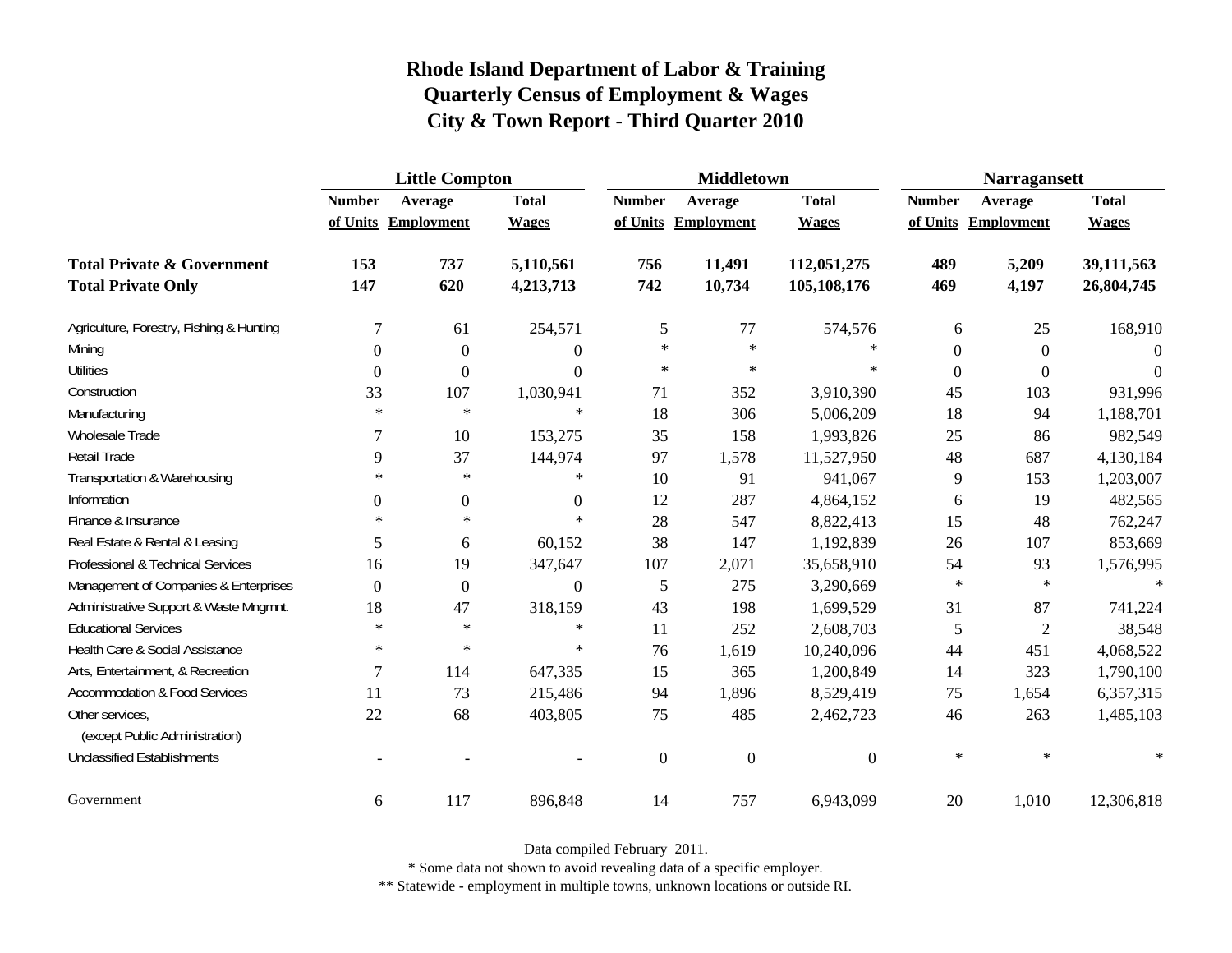|                                                   | <b>Newport</b> |                     |              |                | <b>New Shoreham</b> |                  | <b>North Kingstown</b> |                     |              |  |
|---------------------------------------------------|----------------|---------------------|--------------|----------------|---------------------|------------------|------------------------|---------------------|--------------|--|
|                                                   | <b>Number</b>  | Average             | <b>Total</b> | <b>Number</b>  | Average             | <b>Total</b>     | <b>Number</b>          | Average             | <b>Total</b> |  |
|                                                   |                | of Units Employment | <b>Wages</b> |                | of Units Employment | <b>Wages</b>     |                        | of Units Employment | <b>Wages</b> |  |
| <b>Total Private &amp; Government</b>             | 1,260          | 19,216              | 214,228,883  | 215            | 1,574               | 12,489,375       | 999                    | 14,467              | 154,595,917  |  |
| <b>Total Private Only</b>                         | 1,224          | 13,910              | 110,885,744  | 201            | 1,433               | 11,268,798       | 979                    | 13,113              | 138,054,275  |  |
| Agriculture, Forestry, Fishing & Hunting          | 4              | 34                  | 337,443      | 3              | $\overline{4}$      | 21,957           | 11                     | 39                  | 304,355      |  |
| Mining                                            | $\Omega$       | $\theta$            | $\theta$     | $\mathbf{0}$   | $\boldsymbol{0}$    | $\boldsymbol{0}$ | $\overline{0}$         | $\overline{0}$      | $\Omega$     |  |
| <b>Utilities</b>                                  | $\Omega$       | $\theta$            | $\Omega$     | $\ast$         | $\ast$              | $\ast$           | $\ast$                 | $\ast$              |              |  |
| Construction                                      | 93             | 454                 | 5,089,852    | 37             | 71                  | 837,819          | 112                    | 509                 | 6,593,073    |  |
| Manufacturing                                     | 28             | 147                 | 1,579,078    | 4              | 18                  | 105,705          | 69                     | 4,374               | 61,975,218   |  |
| Wholesale Trade                                   | 57             | 201                 | 2,808,371    | $\ast$         | $\ast$              | $\ast$           | 87                     | 438                 | 6,810,658    |  |
| Retail Trade                                      | 202            | 1,497               | 8,619,231    | 39             | 176                 | 1,209,120        | 104                    | 1,946               | 12,683,846   |  |
| Transportation & Warehousing                      | 46             | 393                 | 2,576,377    | $\overline{4}$ | 16                  | 90,883           | 37                     | 431                 | 4,211,534    |  |
| Information                                       | 24             | 233                 | 2,710,456    | $\ast$         | $\ast$              | $\ast$           | 22                     | 238                 | 3,759,521    |  |
| Finance & Insurance                               | 38             | 184                 | 2,316,340    | $\star$        | $\ast$              | $\ast$           | 40                     | 203                 | 2,572,824    |  |
| Real Estate & Rental & Leasing                    | 54             | 394                 | 3,060,394    | 14             | 74                  | 526,585          | 28                     | 63                  | 607,469      |  |
| Professional & Technical Services                 | 138            | 659                 | 11,417,499   | 5              | 35                  | 185,874          | 132                    | 429                 | 6,705,880    |  |
| Management of Companies & Enterprises             | $\ast$         | $\ast$              | $\ast$       | $\ast$         | $\ast$              | $\ast$           | 13                     | 631                 | 6,628,013    |  |
| Administrative Support & Waste Mngmnt.            | 75             | 488                 | 4,959,839    | 11             | 46                  | 391,595          | 64                     | 441                 | 3,088,135    |  |
| <b>Educational Services</b>                       | 15             | 545                 | 5,726,172    | $\ast$         | $\ast$              | $\ast$           | 23                     | 114                 | 1,115,663    |  |
| Health Care & Social Assistance                   | 78             | 1,711               | 17,910,461   | $\ast$         | $\ast$              | $\ast$           | 73                     | 1,493               | 11,233,686   |  |
| Arts, Entertainment, & Recreation                 | 49             | 1,219               | 7,638,427    | 9              | 75                  | 430,525          | 25                     | 314                 | 1,823,916    |  |
| <b>Accommodation &amp; Food Services</b>          | 176            | 4,657               | 26,694,306   | 52             | 842                 | 6,452,958        | 58                     | 904                 | 3,194,850    |  |
| Other services,<br>(except Public Administration) | 140            | 891                 | 6,059,672    | 13             | 27                  | 176,458          | 78                     | 437                 | 2,447,183    |  |
| <b>Unclassified Establishments</b>                | $\ast$         | $\ast$              | $\ast$       |                |                     |                  | $\ast$                 | $\ast$              | $\ast$       |  |
| Government                                        | 36             | 5,308               | 103,343,139  | 14             | 142                 | 1,220,577        | 20                     | 1,353               | 16,541,642   |  |

Data compiled February 2011.

\* Some data not shown to avoid revealing data of a specific employer.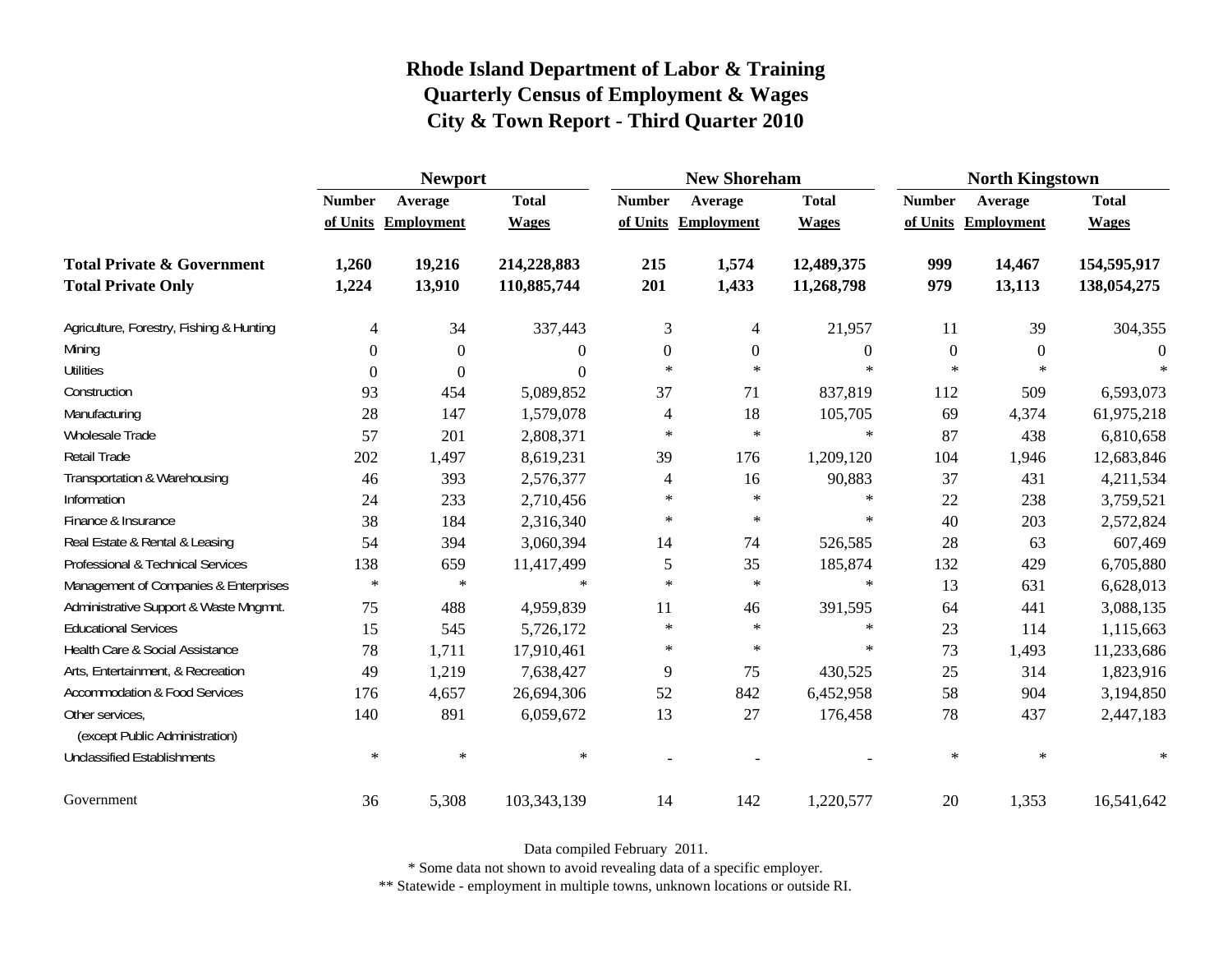|                                                   | <b>North Providence</b> |                     |                |                | <b>North Smithfield</b> |                | <b>Pawtucket</b> |                     |              |
|---------------------------------------------------|-------------------------|---------------------|----------------|----------------|-------------------------|----------------|------------------|---------------------|--------------|
|                                                   | <b>Number</b>           | Average             | <b>Total</b>   | <b>Number</b>  | Average                 | <b>Total</b>   | <b>Number</b>    | Average             | <b>Total</b> |
|                                                   |                         | of Units Employment | <b>Wages</b>   |                | of Units Employment     | <b>Wages</b>   |                  | of Units Employment | <b>Wages</b> |
| <b>Total Private &amp; Government</b>             | 727                     | 7,303               | 63,822,626     | 365            | 3,630                   | 31,866,766     | 1,521            | 23,304              | 239,973,358  |
| <b>Total Private Only</b>                         | 717                     | 6,427               | 53,485,860     | 356            | 3,389                   | 28,733,960     | 1,497            | 21,687              | 215,539,863  |
| Agriculture, Forestry, Fishing & Hunting          | $\boldsymbol{0}$        | $\overline{0}$      | $\overline{0}$ | $\ast$         | $\ast$                  | $\ast$         | $\theta$         | $\theta$            | $\theta$     |
| Mining                                            | $\boldsymbol{0}$        | $\Omega$            | $\Omega$       | $\ast$         | $\ast$                  | $\ast$         | $\theta$         | $\Omega$            | $\theta$     |
| <b>Utilities</b>                                  | $\boldsymbol{0}$        | $\Omega$            | $\Omega$       | $\overline{0}$ | $\boldsymbol{0}$        | $\overline{0}$ | $\ast$           | $\ast$              |              |
| Construction                                      | 81                      | 248                 | 2,759,686      | 69             | 198                     | 1,891,526      | 135              | 824                 | 10,932,236   |
| Manufacturing                                     | 40                      | 353                 | 2,784,428      | 20             | 419                     | 4,390,411      | 153              | 3,816               | 42,574,492   |
| Wholesale Trade                                   | 32                      | 204                 | 2,839,652      | 24             | 123                     | 1,751,783      | 75               | 454                 | 5,395,597    |
| Retail Trade                                      | 108                     | 1,029               | 6,335,958      | 36             | 706                     | 6,039,220      | 167              | 1,509               | 10,003,346   |
| Transportation & Warehousing                      | 17                      | 81                  | 637,071        | 12             | 99                      | 1,223,871      | 42               | 414                 | 3,784,203    |
| Information                                       | 9                       | 31                  | 314,323        | $\ast$         | $\ast$                  | $\ast$         | 23               | 157                 | 3,042,412    |
| Finance & Insurance                               | 26                      | 150                 | 1,660,788      | 11             | 39                      | 477,227        | 58               | 864                 | 10,338,116   |
| Real Estate & Rental & Leasing                    | 33                      | 116                 | 963,499        | 12             | 22                      | 249,813        | 53               | 211                 | 2,379,787    |
| Professional & Technical Services                 | 63                      | 176                 | 2,392,331      | 43             | 239                     | 3,247,347      | 123              | 622                 | 7,507,400    |
| Management of Companies & Enterprises             | $\ast$                  | $\ast$              | $\ast$         | $\mathbf{0}$   | $\boldsymbol{0}$        | $\overline{0}$ | 9                | 1,573               | 29,342,047   |
| Administrative Support & Waste Mngmnt.            | 54                      | 461                 | 2,298,903      | 20             | 79                      | 667,870        | 88               | 1,836               | 12,371,357   |
| <b>Educational Services</b>                       | $\ast$                  | $\ast$              | $\ast$         | $\ast$         | $\ast$                  | $\ast$         | 23               | 348                 | 2,827,793    |
| Health Care & Social Assistance                   | 78                      | 2,521               | 25,959,585     | 40             | 787                     | 5,501,473      | 178              | 5,670               | 55,804,514   |
| Arts, Entertainment, & Recreation                 | 8                       | 41                  | 124,081        | 5              | 32                      | 138,483        | 20               | 391                 | 4,623,060    |
| <b>Accommodation &amp; Food Services</b>          | 67                      | 635                 | 2,150,207      | 19             | 421                     | 1,346,150      | 135              | 1,564               | 5,340,159    |
| Other services,<br>(except Public Administration) | 96                      | 347                 | 2,052,561      | 35             | 163                     | 1,109,891      | 212              | 1,361               | 8,300,093    |
| <b>Unclassified Establishments</b>                | $\ast$                  | $\ast$              | $\ast$         |                |                         |                | $\ast$           | $\ast$              | $\ast$       |
| Government                                        | 10                      | 878                 | 10,336,766     | 9              | 242                     | 3,132,806      | 24               | 1,618               | 24,433,495   |

Data compiled February 2011.

\* Some data not shown to avoid revealing data of a specific employer.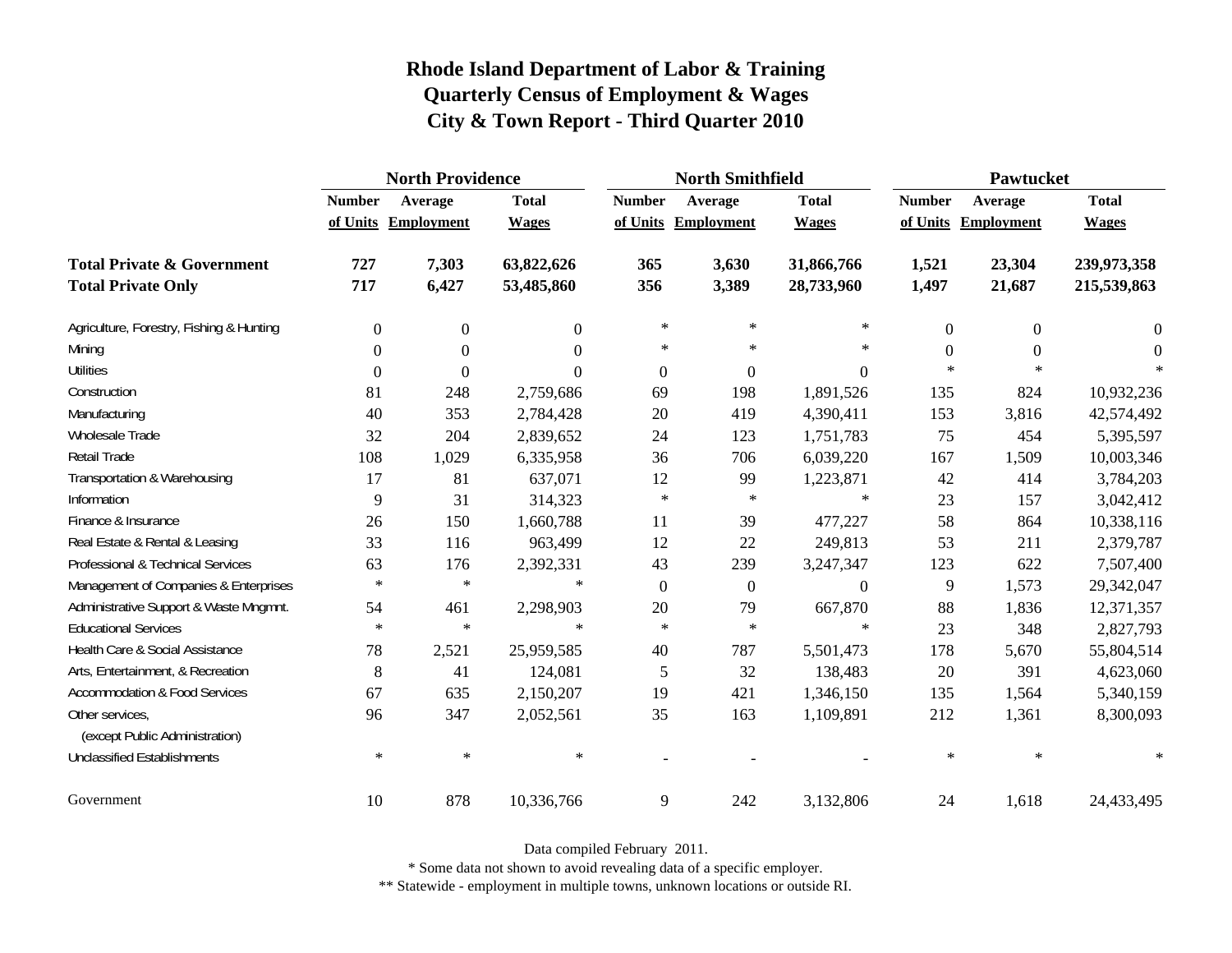|                                                   | Portsmouth    |                     |                  |               | Providence          |               | <b>Richmond</b> |                     |              |
|---------------------------------------------------|---------------|---------------------|------------------|---------------|---------------------|---------------|-----------------|---------------------|--------------|
|                                                   | <b>Number</b> | Average             | <b>Total</b>     | <b>Number</b> | Average             | <b>Total</b>  | <b>Number</b>   | Average             | <b>Total</b> |
|                                                   |               | of Units Employment | <b>Wages</b>     |               | of Units Employment | <b>Wages</b>  |                 | of Units Employment | <b>Wages</b> |
| <b>Total Private &amp; Government</b>             | 531           | 5,547               | 70,591,537       | 5,607         | 105,970             | 1,286,273,612 | 155             | 1,892               | 13,918,858   |
| <b>Total Private Only</b>                         | 515           | 5,108               | 64,476,786       | 5,494         | 91,290              | 1,065,353,291 | 148             | 1,317               | 9,003,027    |
| Agriculture, Forestry, Fishing & Hunting          | 16            | 53                  | 306,764          | $\ast$        | $\ast$              | $\ast$        | 7               | 36                  | 366,559      |
| Mining                                            | $\Omega$      | $\overline{0}$      | $\boldsymbol{0}$ | 0             | $\theta$            | $\Omega$      | $\ast$          | $\ast$              | $\ast$       |
| <b>Utilities</b>                                  | $\ast$        | $\ast$              | $\ast$           | 6             | 501                 | 10,659,668    | $\Omega$        | $\theta$            | $\Omega$     |
| Construction                                      | 75            | 285                 | 3,246,486        | 280           | 2,062               | 34,114,517    | 25              | 97                  | 973,853      |
| Manufacturing                                     | 26            | 1,850               | 38,561,124       | 284           | 4,454               | 42,703,132    | 5               | 88                  | 1,043,722    |
| Wholesale Trade                                   | 29            | 106                 | 1,469,028        | 236           | 2,140               | 29,593,410    | 7               | 34                  | 465,319      |
| <b>Retail Trade</b>                               | 61            | 517                 | 3,294,368        | 630           | 6,599               | 38,861,388    | 22              | 309                 | 2,076,935    |
| Transportation & Warehousing                      | 6             | 55                  | 369,859          | 73            | 572                 | 5,211,607     | $\ast$          | $\ast$              | $\ast$       |
| Information                                       | 12            | 63                  | 893,123          | 162           | 3,353               | 55,296,400    | $\ast$          | $\ast$              | $\ast$       |
| Finance & Insurance                               | 18            | 55                  | 635,948          | 330           | 4,840               | 94,857,624    | 4               | 41                  | 363,277      |
| Real Estate & Rental & Leasing                    | 13            | 144                 | 1,012,951        | 189           | 1,272               | 13,731,451    | $\ast$          | $\ast$              | $\star$      |
| Professional & Technical Services                 | 71            | 160                 | 2,262,104        | 893           | 6,023               | 107,752,013   | 10              | 48                  | 444,494      |
| Management of Companies & Enterprises             | $\ast$        | $\ast$              | $\ast$           | 43            | 1,527               | 31,668,868    | $\Omega$        | $\mathbf{0}$        | $\Omega$     |
| Administrative Support & Waste Mngmnt.            | 29            | 220                 | 1,597,391        | 304           | 7,355               | 51,072,049    | 13              | 74                  | 527,714      |
| <b>Educational Services</b>                       | 15            | 231                 | 2,296,004        | 110           | 11,348              | 148,616,462   | 3               | 11                  | 26,605       |
| Health Care & Social Assistance                   | 32            | 497                 | 3,563,206        | 582           | 25,795              | 323,077,668   | 9               | 80                  | 640,993      |
| Arts, Entertainment, & Recreation                 | 10            | 142                 | 776,580          | 62            | 853                 | 5,079,575     | 7               | 174                 | 657,441      |
| <b>Accommodation &amp; Food Services</b>          | 40            | 512                 | 2,476,058        | 515           | 7,888               | 37,003,464    | 16              | 253                 | 857,340      |
| Other services,<br>(except Public Administration) | 57            | 189                 | 1,420,318        | 791           | 4,696               | 35,971,927    | 15              | 47                  | 211,059      |
| <b>Unclassified Establishments</b>                |               |                     |                  | $\ast$        | $\ast$              | $\ast$        |                 |                     |              |
| Government                                        | 16            | 440                 | 6,114,751        | 113           | 14,680              | 220,920,321   | 7               | 575                 | 4,915,831    |

Data compiled February 2011.

\* Some data not shown to avoid revealing data of a specific employer.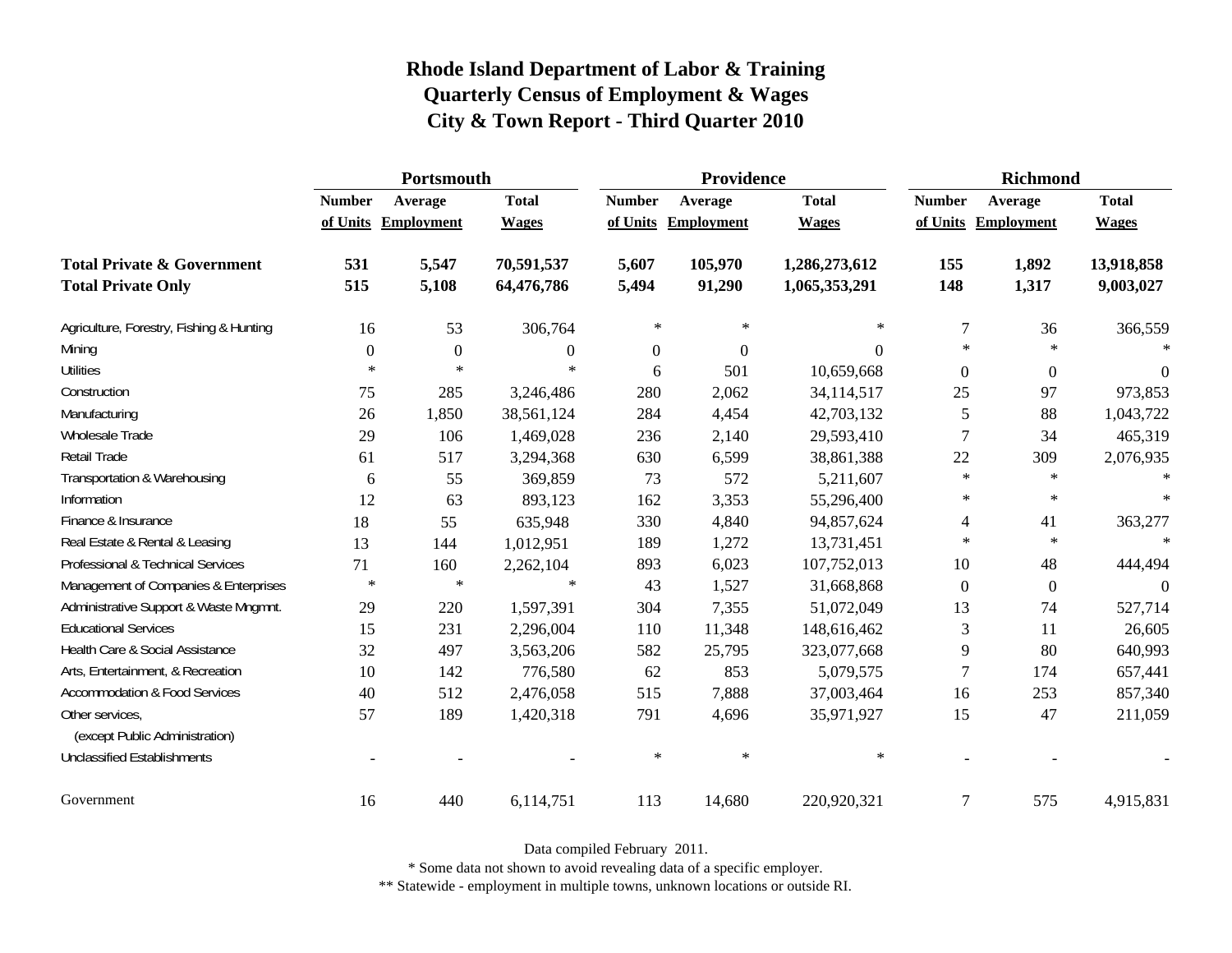|                                          | <b>Scituate</b> |                     |                  |                  | <b>Smithfield</b>   |                  | <b>South Kingstown</b> |            |              |
|------------------------------------------|-----------------|---------------------|------------------|------------------|---------------------|------------------|------------------------|------------|--------------|
|                                          | <b>Number</b>   | Average             | <b>Total</b>     | <b>Number</b>    | Average             | <b>Total</b>     | <b>Number</b>          | Average    | <b>Total</b> |
|                                          |                 | of Units Employment | <b>Wages</b>     |                  | of Units Employment | <b>Wages</b>     | of Units               | Employment | <b>Wages</b> |
| <b>Total Private &amp; Government</b>    | 251             | 1,554               | 14,276,468       | 825              | 14,008              | 165,344,520      | 1,016                  | 13,254     | 129,158,358  |
| <b>Total Private Only</b>                | 238             | 976                 | 7,084,299        | 810              | 13,544              | 159,480,890      | 994                    | 9,789      | 84,710,431   |
| Agriculture, Forestry, Fishing & Hunting | 11              | 98                  | 464,677          | $\ast$           | $\ast$              | $\ast$           | 17                     | 86         | 792,696      |
| Mining                                   | $\Omega$        | $\theta$            | $\overline{0}$   | $\ast$           | $\ast$              | $\ast$           | $\ast$                 | $\ast$     |              |
| <b>Utilities</b>                         | $\Omega$        | $\Omega$            | $\boldsymbol{0}$ | $\boldsymbol{0}$ | $\Omega$            | $\boldsymbol{0}$ | $\ast$                 | $\ast$     | $\ast$       |
| Construction                             | 58              | 176                 | 1,865,149        | 136              | 979                 | 12,795,221       | 120                    | 299        | 2,826,040    |
| Manufacturing                            | 12              | 31                  | 225,109          | 69               | 1,407               | 16,693,125       | 27                     | 603        | 8,250,455    |
| <b>Wholesale Trade</b>                   | 9               | 14                  | 209,365          | 56               | 697                 | 9,969,009        | 57                     | 787        | 13,663,848   |
| Retail Trade                             | 19              | 185                 | 1,181,894        | 114              | 2,255               | 13,370,834       | 121                    | 1,276      | 8,924,206    |
| Transportation & Warehousing             | 11              | 27                  | 203,768          | 15               | 68                  | 887,964          | 11                     | 146        | 443,680      |
| Information                              | 5               | $22\,$              | 221,401          | 16               | 240                 | 4,175,358        | 14                     | 129        | 2,207,403    |
| Finance & Insurance                      | 7               | 17                  | 246,554          | 44               | 2,850               | 62,732,910       | 40                     | 220        | 2,771,744    |
| Real Estate & Rental & Leasing           | 4               | 12                  | 101,145          | 19               | 64                  | 744,951          | 22                     | 142        | 1,023,235    |
| Professional & Technical Services        | 28              | 76                  | 781,830          | $72\,$           | 258                 | 3,039,186        | 115                    | 308        | 4,566,700    |
| Management of Companies & Enterprises    | $\Omega$        | $\boldsymbol{0}$    | $\boldsymbol{0}$ | 5                | 85                  | 1,319,066        | 6                      | 18         | 245,881      |
| Administrative Support & Waste Mngmnt.   | 21              | 41                  | 232,598          | 42               | 445                 | 5,151,073        | 72                     | 340        | 2,399,119    |
| <b>Educational Services</b>              | $\ast$          | $\ast$              | $\ast$           | $\star$          | $\ast$              | $\star$          | 28                     | 284        | 2,233,187    |
| Health Care & Social Assistance          | 16              | 81                  | 513,852          | 58               | 1,821               | 11,505,467       | 108                    | 2,588      | 21,890,802   |
| Arts, Entertainment, & Recreation        | 3               | 12                  | 31,340           | 9                | 35                  | 191,945          | 29                     | 242        | 1,297,062    |
| <b>Accommodation &amp; Food Services</b> | 12              | 122                 | 372,809          | 69               | 1,196               | 4,660,342        | 104                    | 1,574      | 6,411,428    |
| Other services,                          | 21              | 62                  | 432,808          | $72\,$           | 357                 | 2,087,225        | 100                    | 726        | 4,500,220    |
| (except Public Administration)           |                 |                     |                  |                  |                     |                  |                        |            |              |
| <b>Unclassified Establishments</b>       | $\ast$          | $\ast$              | $\ast$           | $\ast$           | $\ast$              | $\ast$           |                        |            |              |
| Government                               | 13              | 577                 | 7,192,169        | 15               | 462                 | 5,863,630        | $22\,$                 | 3,465      | 44,447,927   |

Data compiled February 2011.

\* Some data not shown to avoid revealing data of a specific employer.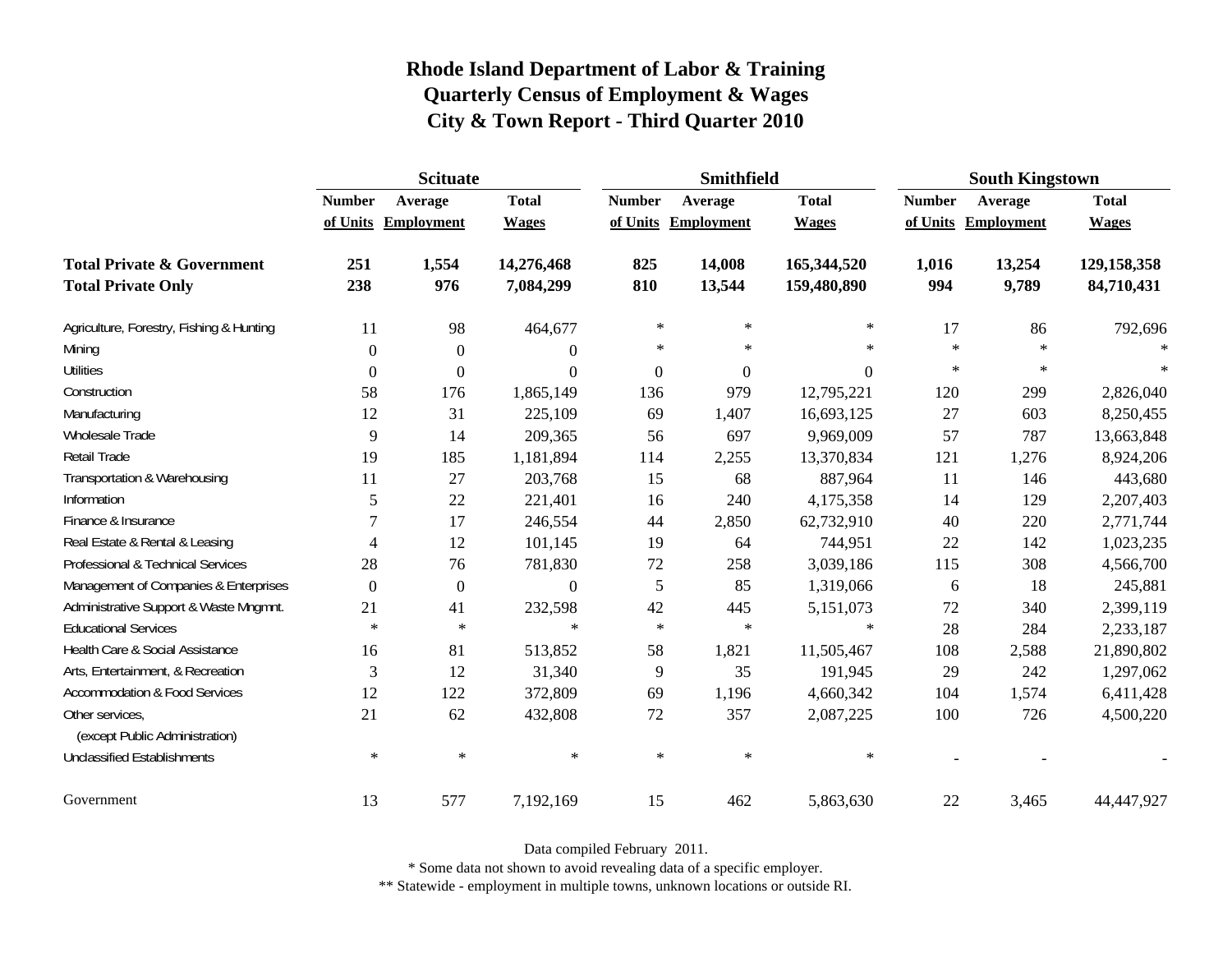|                                                   | <b>Tiverton</b>  |                     |                |                | Warren              |                  | Warwick        |                     |              |
|---------------------------------------------------|------------------|---------------------|----------------|----------------|---------------------|------------------|----------------|---------------------|--------------|
|                                                   | <b>Number</b>    | Average             | <b>Total</b>   | <b>Number</b>  | Average             | <b>Total</b>     | <b>Number</b>  | Average             | <b>Total</b> |
|                                                   |                  | of Units Employment | <b>Wages</b>   |                | of Units Employment | <b>Wages</b>     |                | of Units Employment | <b>Wages</b> |
| <b>Total Private &amp; Government</b>             | 387              | 2,592               | 21,502,630     | 370            | 3,584               | 31,297,550       | 3,186          | 46,116              | 465,507,463  |
| <b>Total Private Only</b>                         | 372              | 2,129               | 16,841,283     | 362            | 3,417               | 28,711,677       | 3,151          | 42,285              | 407,592,330  |
| Agriculture, Forestry, Fishing & Hunting          | 10               | 39                  | 166,108        | $\ast$         | ∗                   | $\ast$           | 4              | 19                  | 77,240       |
| Mining                                            | $\boldsymbol{0}$ | $\mathbf{0}$        | $\overline{0}$ | $\mathbf{0}$   | $\overline{0}$      | $\boldsymbol{0}$ | $\theta$       | $\theta$            | $\Omega$     |
| <b>Utilities</b>                                  | $\ast$           | $\ast$              | $\ast$         | $\overline{0}$ | $\boldsymbol{0}$    | $\theta$         | $\Omega$       | $\boldsymbol{0}$    | $\Omega$     |
| Construction                                      | 61               | 235                 | 1,803,479      | 46             | 141                 | 1,328,630        | 317            | 2,001               | 27,174,367   |
| Manufacturing                                     | 12               | 75                  | 421,803        | 40             | 722                 | 8,455,564        | 160            | 3,347               | 41,849,024   |
| Wholesale Trade                                   | 25               | 108                 | 1,236,251      | 15             | 124                 | 1,999,464        | 227            | 1,673               | 21,947,406   |
| Retail Trade                                      | 55               | 481                 | 4,687,067      | 45             | 274                 | 1,487,682        | 429            | 6,858               | 47,243,711   |
| Transportation & Warehousing                      | $\ast$           | $\ast$              | $\ast$         | 4              | 241                 | 1,479,119        | 88             | 1,872               | 19,370,479   |
| Information                                       | 7                | 7                   | 129,979        | 4              | 32                  | 375,186          | 47             | 554                 | 7,698,712    |
| Finance & Insurance                               | 11               | 49                  | 566,621        | 14             | 221                 | 2,316,747        | 191            | 3,064               | 40,003,560   |
| Real Estate & Rental & Leasing                    | 5                | 5                   | 68,698         | 11             | 22                  | 156,267          | 119            | 1,171               | 9,750,227    |
| Professional & Technical Services                 | 46               | 126                 | 1,539,762      | 31             | 91                  | 977,370          | 364            | 1,726               | 22,963,573   |
| Management of Companies & Enterprises             | $\ast$           | $\ast$              | $\ast$         | $\ast$         | $\ast$              | $\ast$           | 21             | 1,312               | 19,164,717   |
| Administrative Support & Waste Mngmnt.            | 23               | 79                  | 733,485        | 22             | 183                 | 1,157,924        | 214            | 2,007               | 17,040,092   |
| <b>Educational Services</b>                       | 3                | 6                   | 19,846         | 6              | 64                  | 645,324          | 39             | 1,012               | 9,090,815    |
| Health Care & Social Assistance                   | 25               | 326                 | 2,620,130      | 34             | 591                 | 5,471,331        | 334            | 8,418               | 88,662,206   |
| Arts, Entertainment, & Recreation                 | 5                | 40                  | 163,058        | 6              | 66                  | 190,577          | 43             | 589                 | 3,075,299    |
| <b>Accommodation &amp; Food Services</b>          | 29               | 370                 | 1,415,487      | 37             | 491                 | 1,641,880        | 233            | 4,963               | 21,003,224   |
| Other services,<br>(except Public Administration) | 45               | 115                 | 561,056        | 44             | 146                 | 879,807          | 321            | 1,699               | 11,477,678   |
| <b>Unclassified Establishments</b>                |                  |                     |                |                |                     |                  | $\overline{0}$ | $\overline{0}$      | $\theta$     |
| Government                                        | 15               | 464                 | 4,661,347      | 8              | 167                 | 2,585,873        | 35             | 3,832               | 57,915,133   |

Data compiled February 2011.

\* Some data not shown to avoid revealing data of a specific employer.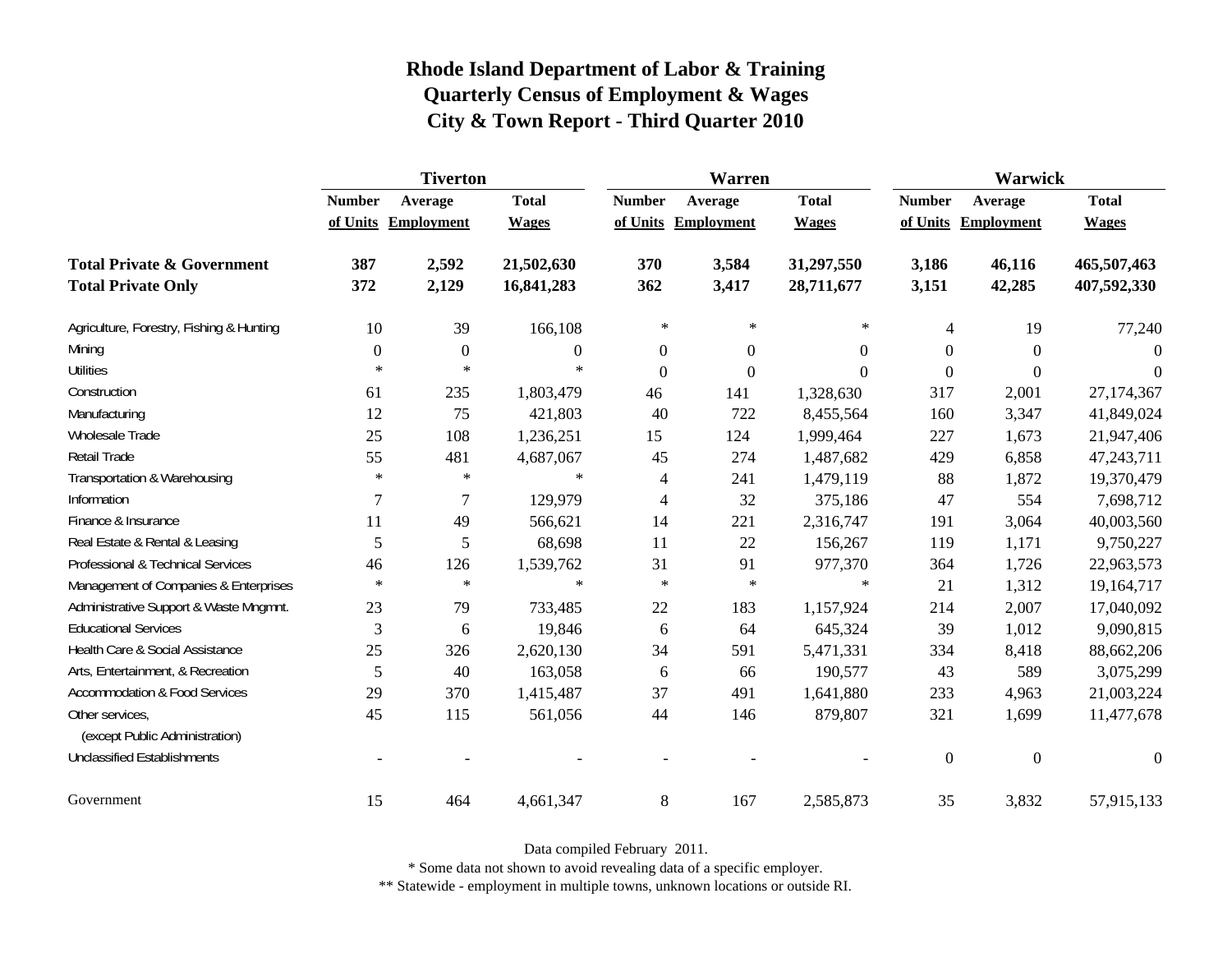|                                                   | Westerly      |                     |              |               | <b>West Greenwich</b> |              |                  | <b>West Warwick</b> |              |  |
|---------------------------------------------------|---------------|---------------------|--------------|---------------|-----------------------|--------------|------------------|---------------------|--------------|--|
|                                                   | <b>Number</b> | Average             | <b>Total</b> | <b>Number</b> | Average               | <b>Total</b> | <b>Number</b>    | Average             | <b>Total</b> |  |
|                                                   |               | of Units Employment | <b>Wages</b> |               | of Units Employment   | <b>Wages</b> |                  | of Units Employment | <b>Wages</b> |  |
| <b>Total Private &amp; Government</b>             | 870           | 10,465              | 84,366,795   | 199           | 3,084                 | 43,051,267   | 611              | 7,474               | 78,575,946   |  |
| <b>Total Private Only</b>                         | 851           | 9,490               | 76,926,521   | <b>190</b>    | 2,743                 | 39,007,664   | 597              | 6,736               | 67,929,802   |  |
| Agriculture, Forestry, Fishing & Hunting          | $\ast$        | $\ast$              | $\ast$       | 3             | 5                     | 15,451       | $\boldsymbol{0}$ | $\boldsymbol{0}$    | $\theta$     |  |
| Mining                                            | $\ast$        | $\ast$              | $\ast$       | $\ast$        | $\ast$                | $\ast$       | $\ast$           | $\ast$              |              |  |
| <b>Utilities</b>                                  | $\theta$      | $\boldsymbol{0}$    | $\Omega$     | $\theta$      | $\boldsymbol{0}$      | $\Omega$     | $\overline{0}$   | $\overline{0}$      | $\theta$     |  |
| Construction                                      | 95            | 213                 | 2,229,999    | 44            | 130                   | 1,240,429    | 80               | 281                 | 2,986,749    |  |
| Manufacturing                                     | 28            | 591                 | 7,113,667    | $\ast$        | $\ast$                | $\ast$       | 34               | 1,319               | 16,557,469   |  |
| Wholesale Trade                                   | 31            | 65                  | 864,256      | 13            | 248                   | 4,494,262    | 26               | 266                 | 3,211,657    |  |
| <b>Retail Trade</b>                               | 138           | 2,106               | 12,788,121   | 12            | 63                    | 303,907      | 90               | 944                 | 7,214,659    |  |
| Transportation & Warehousing                      | 8             | 45                  | 300,712      | $\ast$        | $\ast$                | $\ast$       | 10               | 265                 | 2,396,971    |  |
| Information                                       | 12            | 197                 | 2,428,716    | 4             | 15                    | 615,171      | $\ast$           | $\ast$              | $\ast$       |  |
| Finance & Insurance                               | 34            | 334                 | 3,965,538    | $\tau$        | 34                    | 327,560      | 27               | 642                 | 7,819,986    |  |
| Real Estate & Rental & Leasing                    | 26            | 110                 | 693,578      | 3             | 3                     | 50,750       | 22               | 60                  | 537,102      |  |
| Professional & Technical Services                 | 76            | 212                 | 2,683,949    | $\ast$        | $\ast$                | $\ast$       | 52               | 115                 | 1,547,157    |  |
| Management of Companies & Enterprises             | $\ast$        | $\ast$              | $\ast$       | $\ast$        | $\ast$                | $\ast$       | $\ast$           | $\ast$              | $\ast$       |  |
| Administrative Support & Waste Mngmnt.            | 47            | 183                 | 1,305,836    | 18            | 99                    | 1,075,587    | 23               | 139                 | 936,230      |  |
| <b>Educational Services</b>                       | 8             | 59                  | 299,707      | $\ast$        | $\ast$                | $\ast$       | $\, 8$           | 32                  | 126,552      |  |
| Health Care & Social Assistance                   | 111           | 2,108               | 22,754,620   | 9             | 169                   | 1,008,024    | 44               | 785                 | 6,705,753    |  |
| Arts, Entertainment, & Recreation                 | 35            | 704                 | 4,096,660    | $\ast$        | $\ast$                | $\ast$       | 11               | 61                  | 313,324      |  |
| <b>Accommodation &amp; Food Services</b>          | 102           | 1,923               | 9,513,291    | 20            | 240                   | 974,671      | 65               | 682                 | 2,360,065    |  |
| Other services,<br>(except Public Administration) | 91            | 323                 | 1,795,152    | 9             | 32                    | 146,105      | 96               | 298                 | 1,732,371    |  |
| <b>Unclassified Establishments</b>                |               |                     |              |               |                       |              |                  |                     |              |  |
| Government                                        | 19            | 976                 | 7,440,274    | $\mathbf{9}$  | 341                   | 4,043,603    | 14               | 738                 | 10,646,144   |  |

Data compiled February 2011.

\* Some data not shown to avoid revealing data of a specific employer.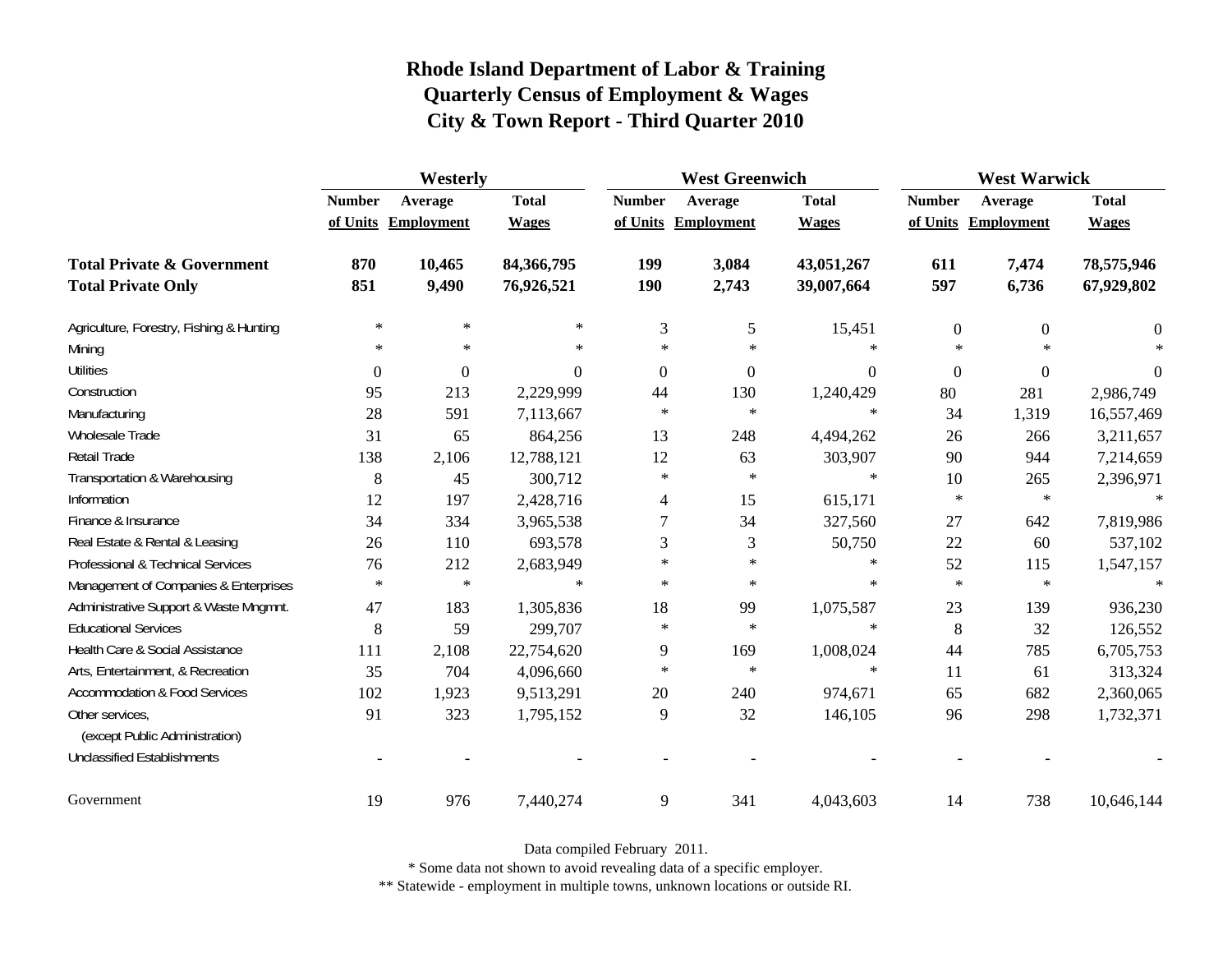|                                          |                  | Woonsocket        |                | Statewide **   |                   |                  |  |
|------------------------------------------|------------------|-------------------|----------------|----------------|-------------------|------------------|--|
|                                          | <b>Number</b>    | Average           | <b>Total</b>   | <b>Number</b>  | Average           | <b>Total</b>     |  |
|                                          | of Units         | <b>Employment</b> | <b>Wages</b>   | of Units       | <b>Employment</b> | <b>Wages</b>     |  |
| <b>Total Private &amp; Government</b>    | 854              | 14,910            | 191,130,496    | 3,125          | 9,518             | 139,906,290      |  |
| <b>Total Private Only</b>                | 835              | 13,718            | 176,869,661    | 3,121          | 9,506             | 139,620,159      |  |
| Agriculture, Forestry, Fishing & Hunting | $\boldsymbol{0}$ | $\boldsymbol{0}$  | $\overline{0}$ | $\overline{0}$ | 0                 | $\boldsymbol{0}$ |  |
| Mining                                   | $\boldsymbol{0}$ | $\boldsymbol{0}$  | $\overline{0}$ | $\theta$       | $\overline{0}$    | $\theta$         |  |
| <b>Utilities</b>                         | $\ast$           | $\ast$            | $\ast$         | 2              | 3                 | 112,933          |  |
| Construction                             | 67               | 355               | 4,166,191      | 289            | 740               | 10,008,164       |  |
| Manufacturing                            | 60               | 988               | 10,282,055     | 14             | 37                | 523,061          |  |
| <b>Wholesale Trade</b>                   | 45               | 407               | 5,224,361      | $\ast$         | $\ast$            | ∗                |  |
| Retail Trade                             | 121              | 1,627             | 11,466,774     | 97             | 727               | 12,094,441       |  |
| Transportation & Warehousing             | $\ast$           | $\ast$            | $\ast$         | 38             | 111               | 1,561,574        |  |
| Information                              | 11               | 105               | 1,136,933      | 165            | 675               | 10,071,888       |  |
| Finance & Insurance                      | 25               | 179               | 1,867,866      | 134            | 380               | 6,931,875        |  |
| Real Estate & Rental & Leasing           | 33               | 143               | 1,062,811      | 34             | 79                | 1,149,199        |  |
| Professional & Technical Services        | 71               | 365               | 5,661,456      | $\ast$         | $\ast$            | $\ast$           |  |
| Management of Companies & Enterprises    | $\ast$           | $\ast$            | $\ast$         | 40             | 100               | 2,367,338        |  |
| Administrative Support & Waste Mngmnt.   | 36               | 526               | 4,979,113      | 337            | 2,380             | 18,228,027       |  |
| <b>Educational Services</b>              | 14               | 272               | 2,815,181      | 56             | 122               | 943,145          |  |
| Health Care & Social Assistance          | 109              | 3,943             | 34,069,893     | 58             | 378               | 5,032,174        |  |
| Arts, Entertainment, & Recreation        | 8                | 99                | 382,698        | 20             | 41                | 413,887          |  |
| <b>Accommodation &amp; Food Services</b> | 102              | 1,137             | 3,835,516      | 31             | 312               | 1,473,238        |  |
| Other services,                          | 110              | 479               | 2,229,770      | 113            | 222               | 2,686,849        |  |
| (except Public Administration)           |                  |                   |                |                |                   |                  |  |
| <b>Unclassified Establishments</b>       |                  |                   |                | 21             | 9                 | 64,246           |  |
| Government                               | 19               | 1,191             | 14,260,835     | 4              | 12                | 286,131          |  |

Data compiled February 2011.

\* Some data not shown to avoid revealing data of a specific employer.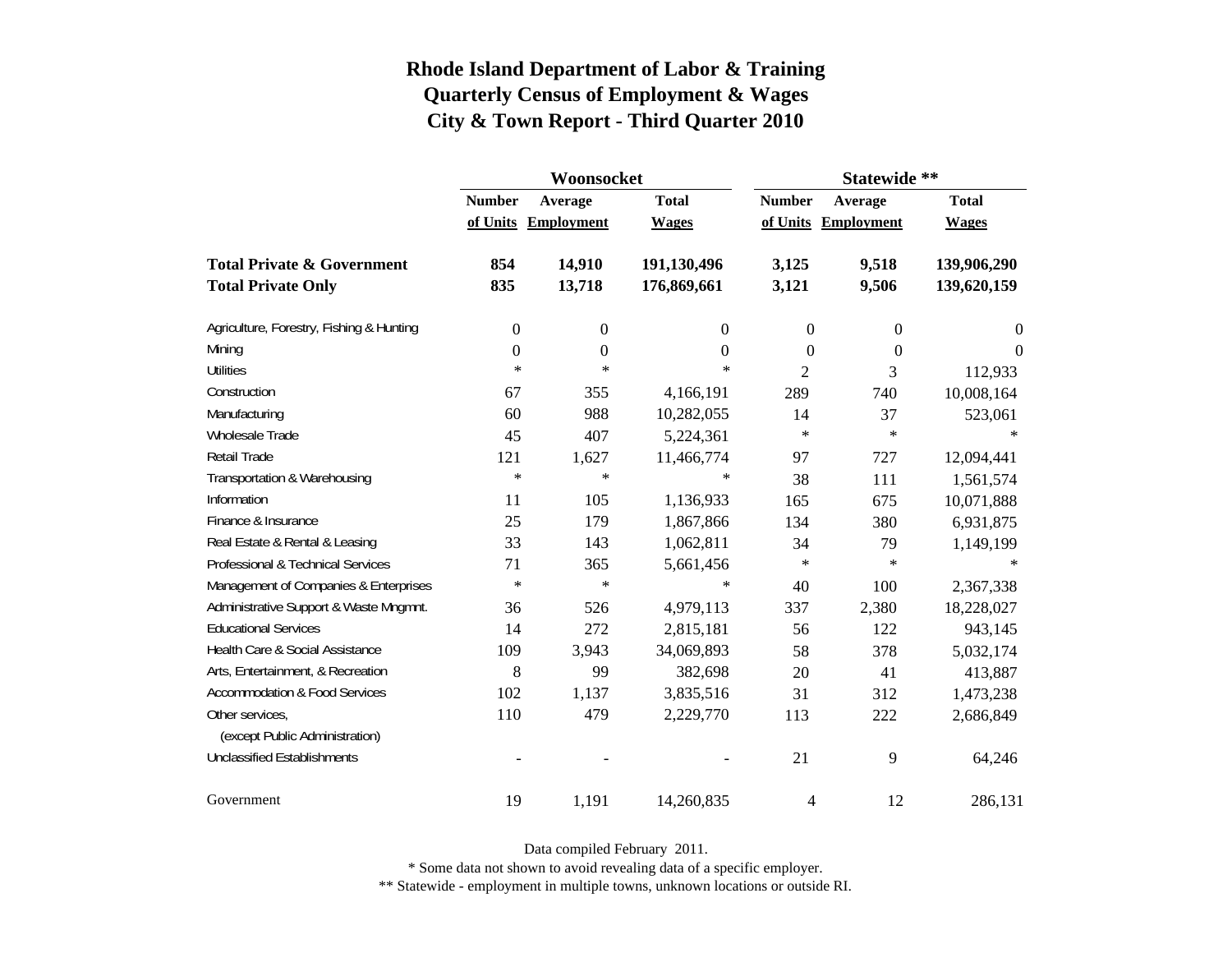|                                                   | <b>Bristol County</b> |                     |              |               | <b>Kent County</b>  |              | <b>Newport County</b> |                   |              |
|---------------------------------------------------|-----------------------|---------------------|--------------|---------------|---------------------|--------------|-----------------------|-------------------|--------------|
|                                                   | <b>Number</b>         | Average             | <b>Total</b> | <b>Number</b> | Average             | <b>Total</b> | <b>Number</b>         | Average           | <b>Total</b> |
|                                                   |                       | of Units Employment | <b>Wages</b> |               | of Units Employment | <b>Wages</b> | of Units              | <b>Employment</b> | <b>Wages</b> |
| <b>Total Private &amp; Government</b>             | 1,434                 | 13,713              | 119,452,679  | 5,439         | 71,031              | 719,819,711  | 3,295                 | 40,894            | 435,586,759  |
| <b>Total Private Only</b>                         | 1,399                 | 11,900              | 99,353,922   | 5,349         | 64,287              | 625,908,359  | 3,194                 | 33,508            | 310,611,224  |
| Agriculture, Forestry, Fishing & Hunting          | 5                     | 14                  | 56,088       | 12            | 60                  | 254,586      | $\ast$                | $\ast$            |              |
| Mining                                            | $\ast$                | $\ast$              | $\ast$       | $\ast$        | $\ast$              | $\ast$       | $\ast$                | $\ast$            | $\ast$       |
| <b>Utilities</b>                                  | $*$                   | $\star$             | $\ast$       | $\star$       | $\ast$              | $\ast$       | $\overline{4}$        | 50                | 1,021,119    |
| Construction                                      | 205                   | 711                 | 7,172,505    | 620           | 3,087               | 38,280,004   | 357                   | 1,514             | 16,021,088   |
| Manufacturing                                     | 118                   | 1,739               | 18,646,610   | $\ast$        | $\ast$              | $\ast$       | $\ast$                | $\ast$            | $\ast$       |
| Wholesale Trade                                   | 72                    | 274                 | 4,854,356    | 370           | 2,708               | 39,728,353   | 168                   | 623               | 8,725,388    |
| Retail Trade                                      | 143                   | 1,217               | 7,233,680    | 687           | 10,286              | 72,247,077   | 437                   | 4,212             | 28,804,033   |
| Transportation & Warehousing                      | 12                    | 263                 | 1,655,534    | $\ast$        | $\ast$              | $\ast$       | 74                    | 594               | 4,292,173    |
| Information                                       | $\ast$                | $\ast$              | $\ast$       | $\ast$        | $\ast$              | $\ast$       | 59                    | 603               | 8,718,175    |
| Finance & Insurance                               | 51                    | 415                 | 4,906,985    | 292           | 4,149               | 53,790,992   | $\ast$                | $\ast$            | $\ast$       |
| Real Estate & Rental & Leasing                    | 36                    | 82                  | 717,508      | 196           | 1,386               | 11,949,949   | 122                   | 720               | 5,533,367    |
| Professional & Technical Services                 | 138                   | 322                 | 4,252,356    | $\ast$        | $\ast$              | $\ast$       | 419                   | 3,126             | 52,532,475   |
| Management of Companies & Enterprises             | 7                     | 39                  | 596,971      | 35            | 1,582               | 23,349,281   | 18                    | 519               | 5,098,561    |
| Administrative Support & Waste Mngmnt.            | 92                    | 451                 | 3,319,271    | 357           | 2,831               | 23,805,578   | 205                   | 1,098             | 9,826,447    |
| <b>Educational Services</b>                       | $\ast$                | $\ast$              | $\ast$       | $\ast$        | $\ast$              | $\ast$       | 49                    | 1,038             | 10,709,751   |
| Health Care & Social Assistance                   | 118                   | 2,001               | 15,288,091   | 518           | 11,581              | 115,636,614  | $\ast$                | $\ast$            | $\ast$       |
| Arts, Entertainment, & Recreation                 | 29                    | 443                 | 2,537,952    | $\ast$        | $\ast$              | $\ast$       | 94                    | 2,022             | 11,170,532   |
| <b>Accommodation &amp; Food Services</b>          | 124                   | 1,527               | 5,407,331    | 431           | 7,989               | 32,505,305   | 362                   | 7,695             | 40,382,704   |
| Other services,<br>(except Public Administration) | 200                   | 700                 | 3,636,535    | 588           | 2,605               | 16,420,795   | 363                   | 1,829             | 11,602,885   |
| <b>Unclassified Establishments</b>                | $\ast$                | $\ast$              | $\ast$       | $\ast$        | $\ast$              | $\ast$       | $\ast$                | $\ast$            | $\ast$       |
| Government                                        | 35                    | 1,813               | 20,098,757   | 90            | 6,744               | 93,911,352   | 101                   | 7,386             | 124,975,535  |

Data compiled February 2011.

\* Some data not shown to avoid revealing data of a specific employer.